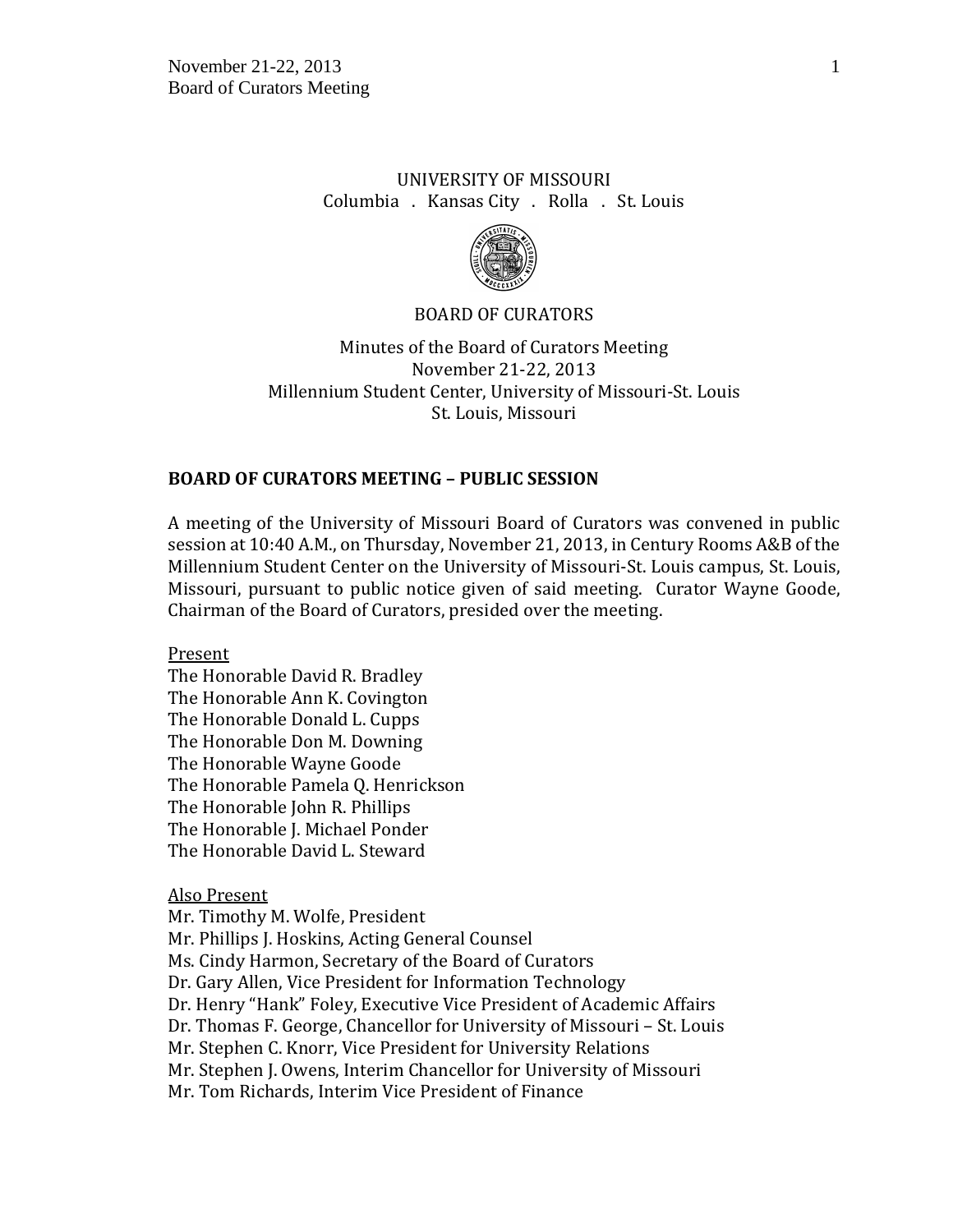Dr. Betsy Rodriguez, Vice President for Human Resources Dr. Cheryl B. Schrader, Chancellor for Missouri University of Science and Technology Dr. Robert W. Schwartz, Chief of Staff Mr. John Fougere, Chief Communications Officer, UM System Media representatives

## **General Business**

## Review of Consent Agenda

Acting General Counsel Hoskins stated that Consent Agenda item number six should be removed from the agenda. The Collected Rule and Regulation 170.030, Broadcast Facilities, is an Executive Order and any amendments do not require approval of the Board of Curators.

## Resolution for Executive Session of the Board of Curators Meeting

It was moved by Curator Downing and seconded by Curator Cupps, that there shall be an executive session with a closed record and closed vote of the Board of Curators meeting, on November 21-22, 2013 for consideration of:

- **Section 610.021(1), RSMo**, relating to matters identified in that provision, which include legal actions, causes of action or litigation, and confidential or privileged communications with counsel; and
- **Section 610.021(3), RSMo**, relating to matters identified in that provision, which include hiring, firing, disciplining, or promoting of particular employees; and
- **Section 610.021(12), RSMo,** relating to matters identified in that provision, which include sealed bids and related documents and sealed proposals and related documents or documents related to a negotiated contract; and
- **Section 610.021 (13), RSMo**, relating to matters identified in that provision, which include individually identifiable personnel records, performance ratings, or records pertaining to employees or applicants for employment; and
- **Section 610.021 (17), RSMo**, relating to matters identified in that provision, which include confidential or privileged communications between a public governmental body and its auditor.

Roll call vote of the Board: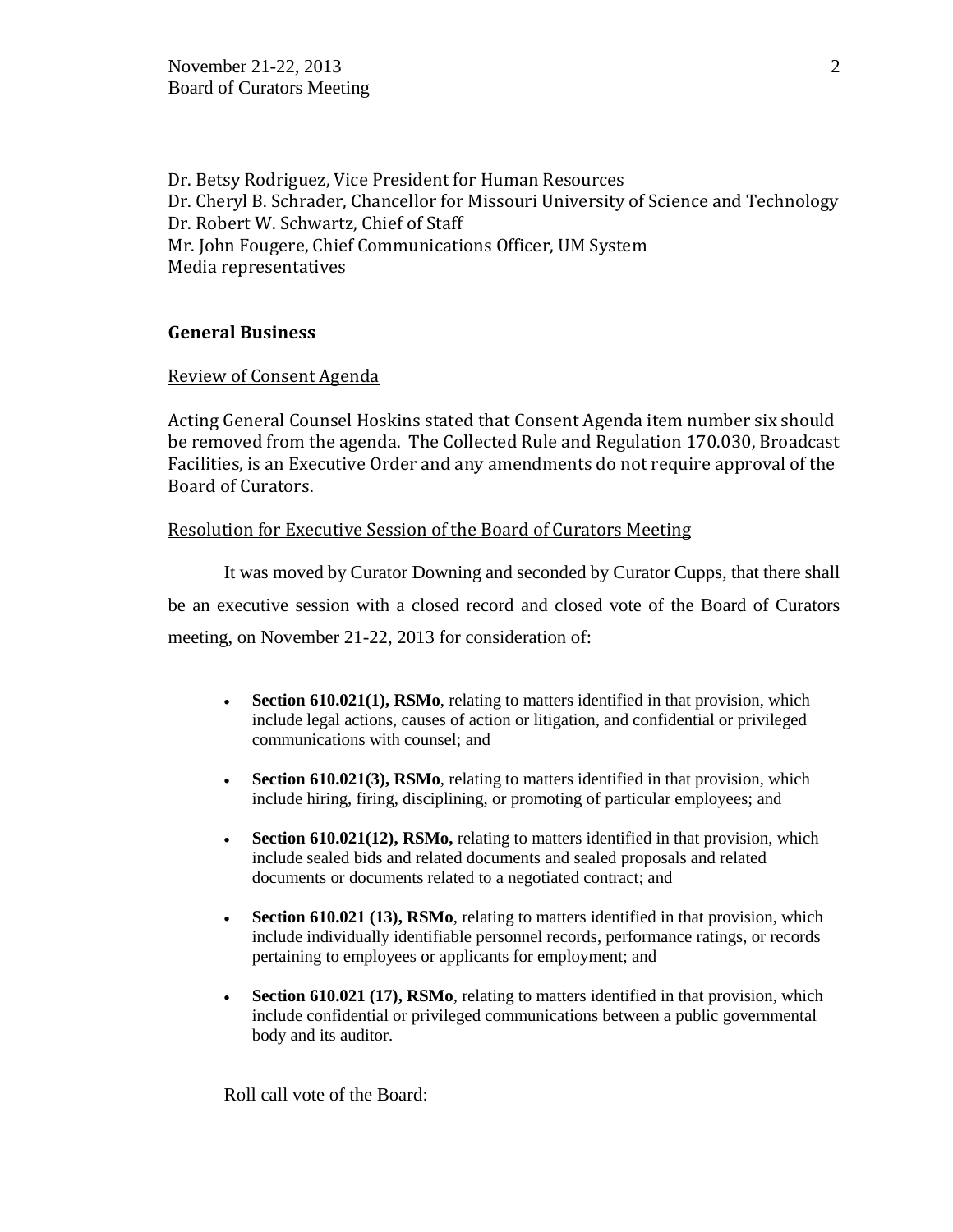Curator Bradley voted yes. Curator Covington voted yes. Curator Cupps voted yes. Curator Downing voted yes. Curator Goode voted yes. Curator Henrickson voted yes. Curator Phillips voted yes. Curator Ponder voted yes. Curator Steward voted yes.

The motion carried.

## Resolution, Executive Session of the Compensation and Human Resources Committee Meeting

It was moved by Curator Phillips and seconded by Curator Cupps, that there shall be an executive session with a closed record and closed vote of the Board of Curators Compensation and Human Resources Committee meeting on Thursday, November 21, 2013, as time permits and Friday, November 22, 2013, for consideration of:

- Section **610.021(1), RSMo**, relating to matters identified in that provision, which include legal actions, causes of action or litigation, and confidential or privileged communications with counsel; and
- Section **610.021(3), RSMo**, relating to matters identified in that provision, which include hiring, firing, disciplining or promoting of particular employees; and
- Section **610.021(12), RSMo**, relating to matters identified in that provision, which include sealed bids and related documents and sealed proposals and related documents or documents related to a negotiated contract; and
- Section **610.021(13), RSMo**, relating to matters identified in that provision, which include individually identifiable personnel records, performance ratings, or records pertaining to employees or applicants for employment.

Roll call vote of the Board:

Curator Bradley voted yes. Curator Covington voted yes. Curator Cupps voted yes. Curator Downing voted yes. Curator Goode voted yes.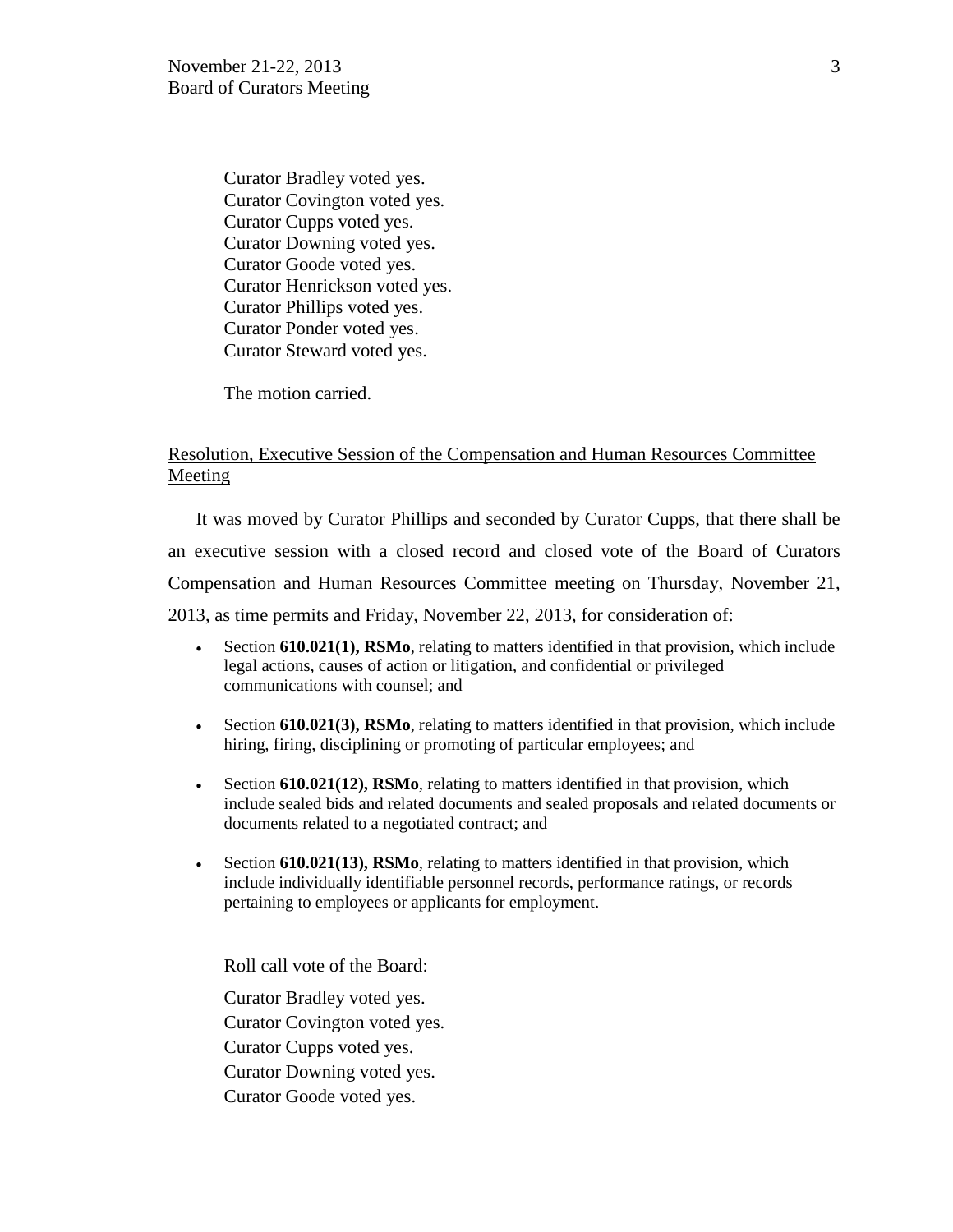Curator Henrickson voted yes. Curator Phillips voted yes. Curator Ponder voted yes. Curator Steward voted yes.

The motion carried.

The public session of the Board of Curators meeting recessed at 10:45 A.M. on Thursday, November 21, 2013.

#### **EXECUTIVE SESSION**

A meeting of the University of Missouri Board of Curators was convened in executive session at 10:47 A.M., on Thursday, November 21, 2013, in Room 302 of the Millennium Student Center on the University of Missouri-St. Louis campus, St. Louis, Missouri, pursuant to public notice given of said meeting. Curator Wayne Goode, Chairman of the Board of Curators, presided over the meeting.

Present

The Honorable David R. Bradley The Honorable Ann K. Covington The Honorable Donald L. Cupps The Honorable Don M. Downing The Honorable Wayne Goode The Honorable Pamela Q. Henrickson The Honorable John R. Phillips The Honorable J. Michael Ponder The Honorable David L. Steward

Also Present Mr. Timothy M. Wolfe, President Mr. Phillip J. Hoskins, Acting General Counsel Ms. Cindy Harmon, Secretary of the Board of Curators Mr. Stephen J. Owens, Interim Chancellor, University of Missouri

#### **Compensation and Human Resources Committee – Executive Session**

Annual Performance Review, General Counsel Stephen J. Owens – presented by Chairman Cupps.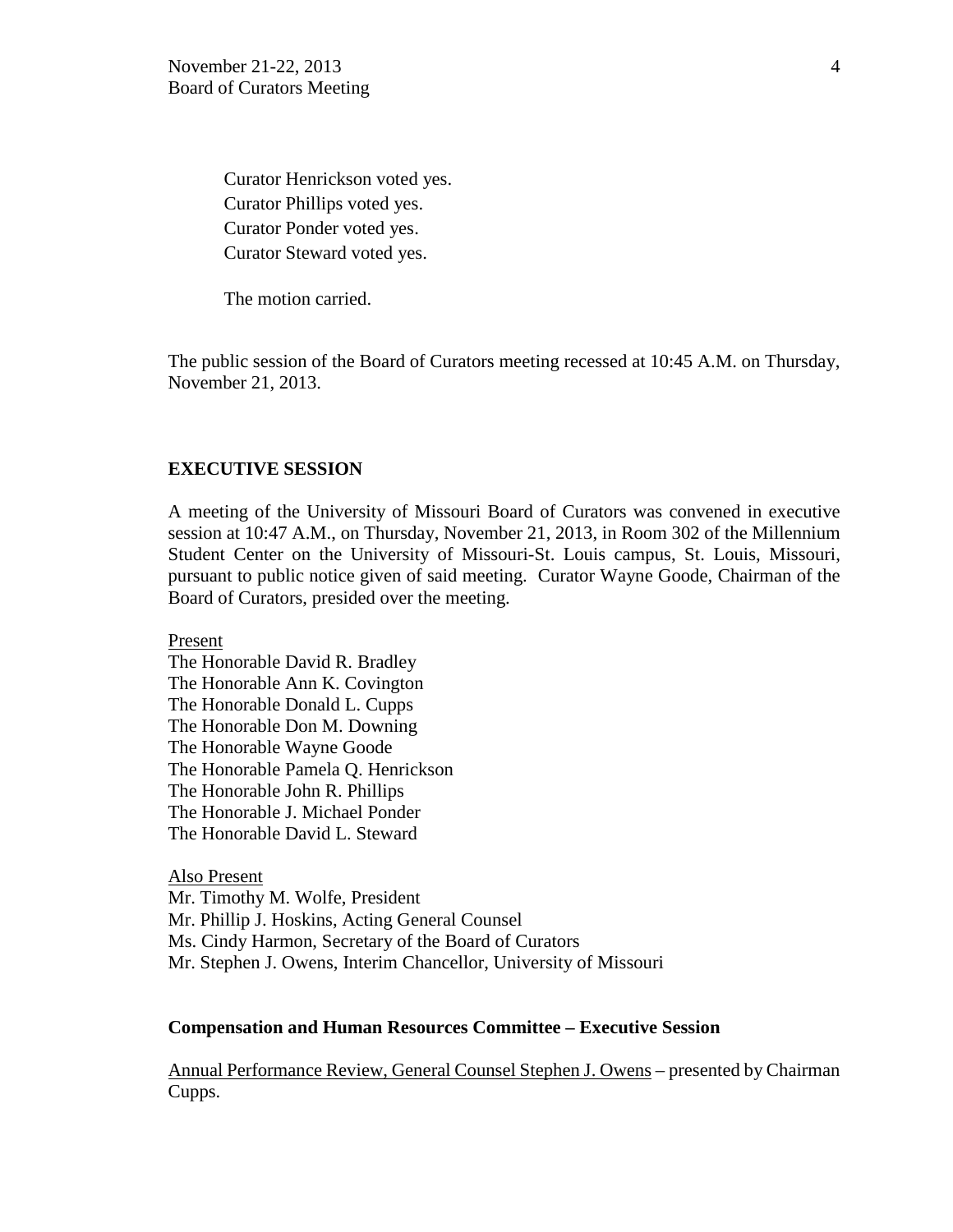General Counsel and Interim Chancellor Owens excused himself from the meeting.

It was recommended by the Compensation and Human Resources Committee, moved by Curator Cupps and seconded by Curator Phillips, that based on the review of the performance of Stephen J. Owens as General Counsel for the period September 1, 2012 through August 31, 2013, the Board of Curators approve an increase to his base salary of 2% retroactive to September 1, 2013.

Roll call vote of Board:

Curator Bradley voted yes. Curator Covington voted yes. Curator Cupps voted yes. Curator Downing voted yes. Curator Goode voted yes. Curator Henrickson voted yes. Curator Phillips voted yes. Curator Ponder voted yes. Curator Steward voted yes.

The motion carried.

The Board of Curators executive session recessed at 11:30 A.M. on Thursday, November 21, 2013.

#### **Luncheon hosted by UMSL Faculty Senate with the Board of Curators**

| Topic:    | <b>UMSL Students and Community Engagement</b> |
|-----------|-----------------------------------------------|
| Location: | Millennium Student Center, Century Room C     |

#### **UMSL Recreation and Wellness Center Groundbreaking**

Location: Millennium Student Center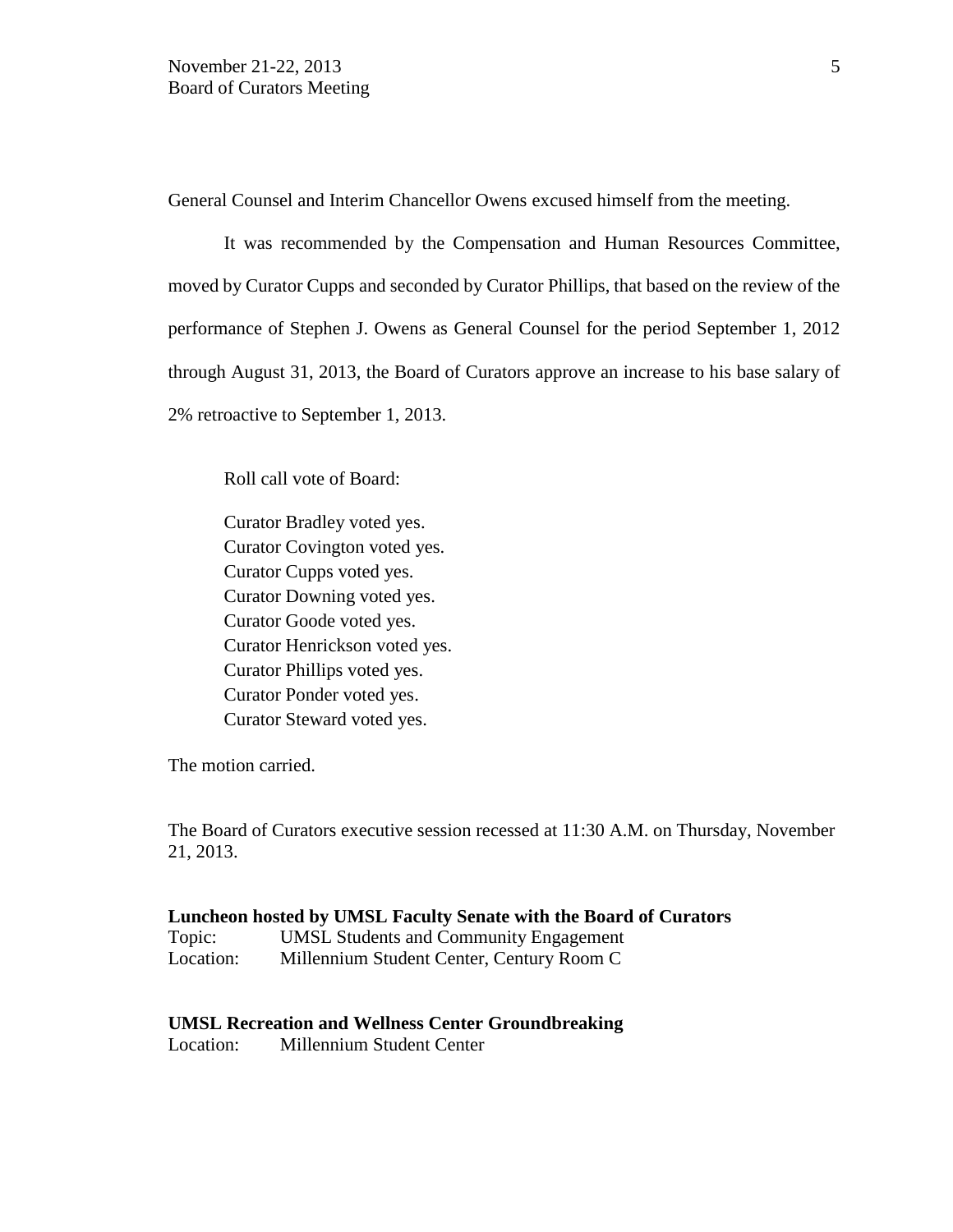#### **PUBLIC SESSION**

A meeting of the University of Missouri Board of Curators was reconvened in public session at 1:00 P.M., on Thursday, November 21, 2013, in Century Rooms A&B of the Millennium Student Center on the University of Missouri-St. Louis campus, St. Louis, Missouri, pursuant to public notice given of said meeting. Curator Wayne Goode, Chairman of the Board of Curators, presided over the meeting.

#### Present

The Honorable David R. Bradley The Honorable Ann K. Covington The Honorable Donald L. Cupps The Honorable Don M. Downing The Honorable Wayne Goode The Honorable Pamela Q. Henrickson The Honorable John R. Phillips The Honorable J. Michael Ponder The Honorable David L. Steward

Also Present

Mr. Timothy M. Wolfe, President Mr. Phillip J. Hoskins, Acting General Counsel Ms. Cindy Harmon, Secretary of the Board of Curators Dr. Gary Allen, Vice President for Information Technology Dr. Henry "Hank" Foley, Executive Vice President for Academic Affairs Dr. Thomas F. George, Chancellor for University of Missouri – St. Louis Mr. Stephen C. Knorr, Vice President for University Relations Mr. Stephen J. Owens, Interim Chancellor for University of Missouri Mr. Tom Richards, Interim Vice President for Finance Dr. Betsy Rodriguez, Vice President for Human Resources Dr. Cheryl B. Schrader, Chancellor for Missouri University of Science and Technology Dr. Robert W. Schwartz, Chief of Staff Mr. John Fougere, Chief Communications Officer, UM System Media representatives

#### **General Business**

Board of Curators standing committee meetings were convened at 1:02 P.M. and concluded at 4:35 P.M. on Thursday, November 21, 2013. Committee actions were presented to the full Board for action following each Committee vote.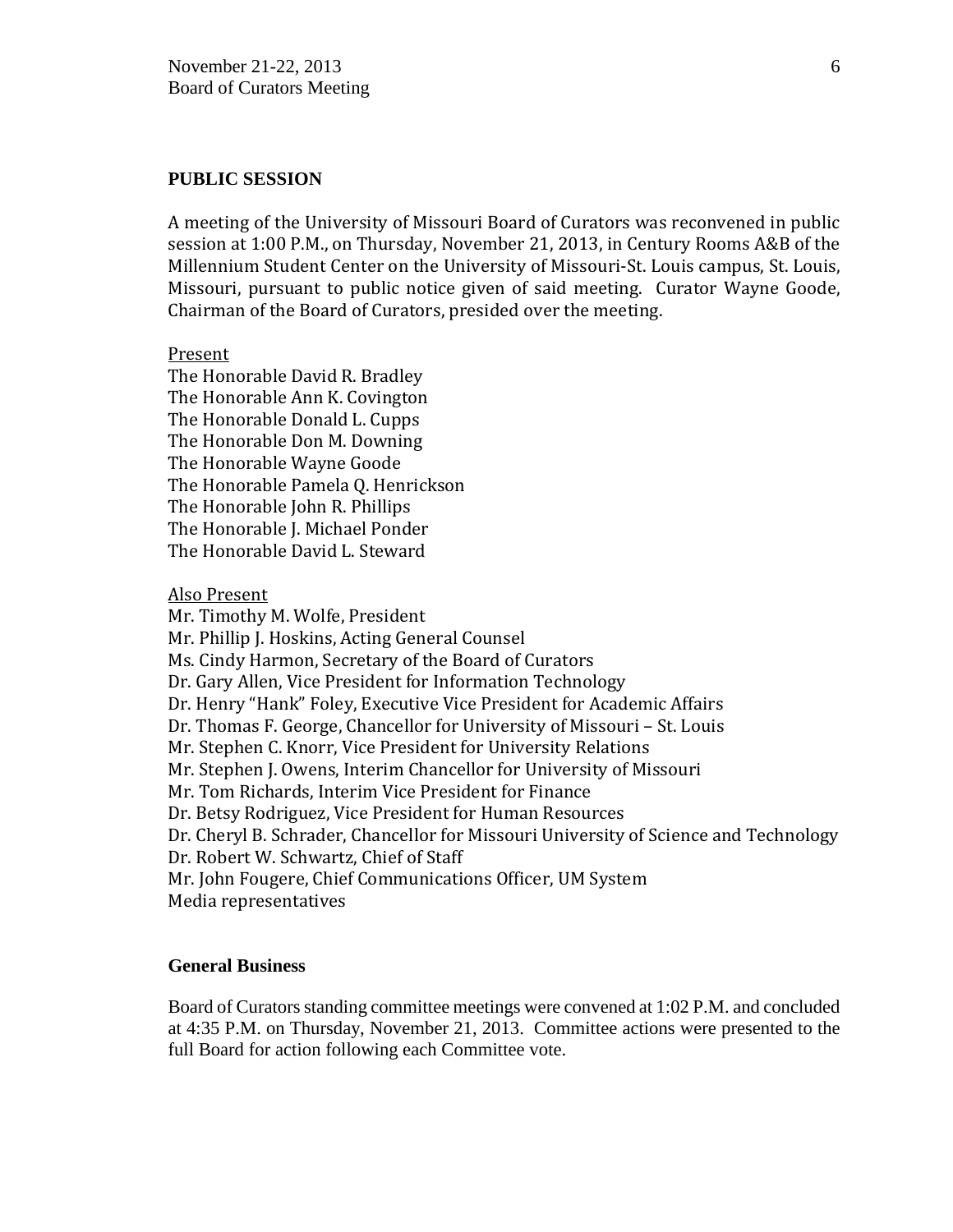## **Academic, Student and External Affairs Committee**

Chairman Steward provided time for discussion of committee business. Information

1. eLearning Update (slides and information on file)

Representatives from each University of Missouri System campus presented an update regarding their eLearning programs.

2. Review of Fall Enrollment Report (slides and information on file)

Action

- 1. Approval, PhD in Explosives Engineering, Missouri S&T
- 2. Amendment, Collected Rules and Regulations 450.020, Overall Plan for Operation of UMKC Medical School and 450.030, Affiliation Agreements

Approval, PhD in Explosives Engineering, Missouri S&T – presented by Executive Vice President Foley (information on file)

It was recommended by Executive Vice President Henry C. Foley, endorsed by President Timothy M. Wolfe, recommended by the Academic, Student and External Affairs Committee, moved by Curator Bradley, seconded by Curator Covington, that the following action by approved:

that the Missouri University of Science and Technology be authorized to submit the attached proposal for a Doctor of Philosophy in Explosives Engineering to the Coordinating Board for Higher Education for approval.

Roll call vote of Board:

Curator Bradley voted yes. Curator Covington voted yes. Curator Cupps voted yes. Curator Downing voted yes. Curator Goode voted yes. Curator Henrickson voted yes. Curator Phillips voted yes. Curator Ponder voted yes. Curator Steward voted yes.

The motion carried.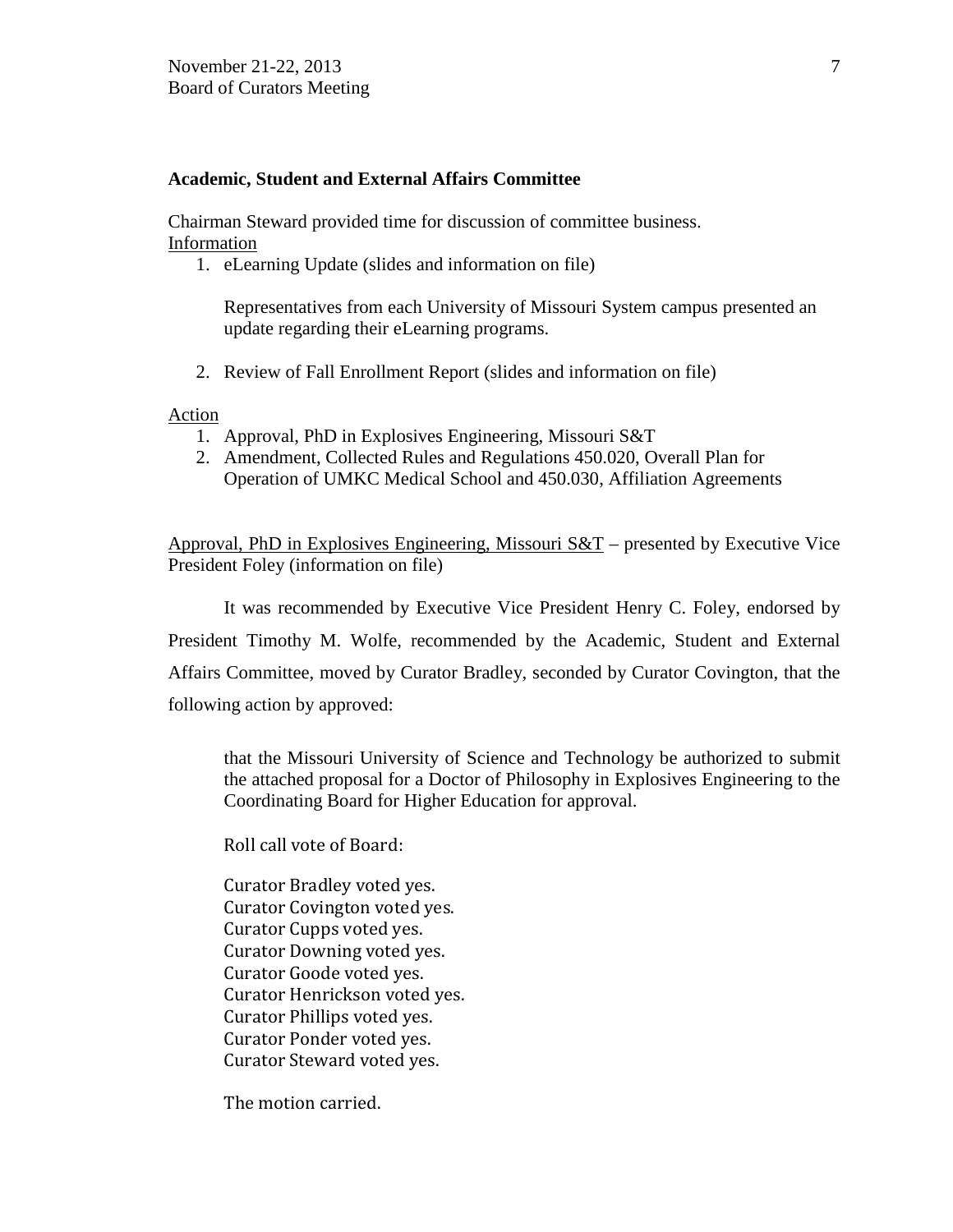Amendment, Collected Rules and Regulations 450.020, Overall Plan for Operation of UMKC Medical School and 450.030, Affiliation Agreements – presented by Executive Vice President Foley (information on file)

It was recommended by Chancellor Morton, endorsed by President Wolfe, recommended by the Academic, Student, and External Affairs Committee, moved by Curator Steward and seconded by Curator Covington, that the Collected Rules and Regulations, Sections 450.020 "Overall Plan for Operation of UMKC Medical School" and 450.030 "Affiliation Agreements," be modified as outlined below:

## **Collected Rules and Regulations Medical and Dental Schools and Services Chapter 450: UMKC Medical School**

#### **450.020 Overall Plan for Operation of UMKC Medical School**

#### **Bd. Min. 6-25-71, p. 35,926; Bd. Min. 3-22-02; Bd. Min. 11-21-13.**

The University of Missouri-Kansas City School of Medicine (hereinafter School of Medicine) was founded in 1971 as an innovative medical education system based on an integrated, six-year baccalaureate/MD format. This novel curriculum and format contribute to a highly successful medical education program for medical students. Students with existing undergraduate or graduate degrees are also admitted each year to the medical school at Year 3 and these students pursue their medical degree over four years.

#### **Mission**

The mission of the UMKC School of Medicine is to provide and foster excellence, innovation, and scholarship in education, research and medical care.

#### **Vision**

The vision of the UMKC School of Medicine is to be a leader in academic medicine through innovative programs and vibrant community partnerships.

The medical student education program is accredited by Liaison Committee on Medical Education. In addition to the medical student education program, the School of Medicine is accredited by the Accreditation Council for Graduate Medical Education as the institutional sponsor for residency and fellowship training programs at its affiliated hospitals. All programs are tailored to incorporate the key elements of hands-on clinical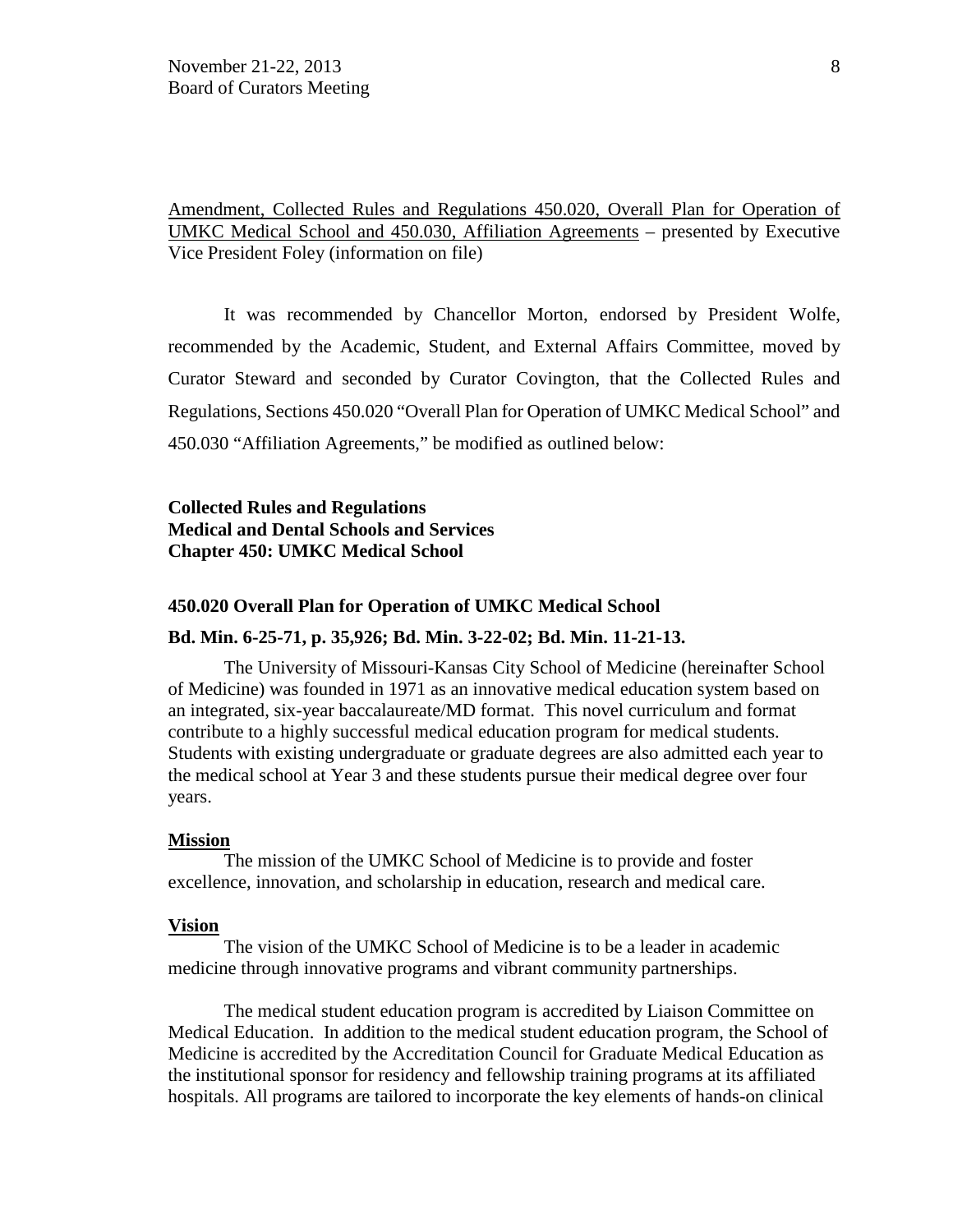experience, didactic teaching, research, and professional and peer interaction into a clinical environment ideal for developing the techniques to become a highly competent, skilled physician. The School of Medicine offers certificate and graduate programs at the masters level and collaborates with other programs on interdisciplinary PhDs. .

Affiliation agreements and/or contracts are in place with several institutions to provide access to hospitals and health centers and to the teaching time of their staff. These agreements provide the School of Medicine with priority access to the institution's educational resources and oversight authority for the education programs of the School of Medicine's learners. Affiliated institutions are responsible for the clinical care that they provide and the University does not accept fiscal responsibility for patient care or service. The affiliation arrangement relates entirely to support of professional education.

The School of Medicine also utilizes other sources of teaching support: (a) coordinated teaching with basic sciences schools, including the UMKC College of Arts and Sciences and the UMKC School of Biological Sciences, (b) intensive personal instruction and longitudinal mentoring by competent, comprehensive care clinicians (Docents), and (c) collaborative relationships with other health professional schools, including the UMKC Schools of Dentistry, Nursing, and Pharmacy which reside with the School of Medicine on UMKC's Hospital Hill campus.

To provide the coordinating, administrative management structure, the School of Medicine recognizes clinical and basic science departments and associated department chairpersons. The administration of the professional education programs is coordinated via a medical school council structure. Individual councils report directly to the Coordinating Committee (senior medical school policy setting body) which directly advises the School of Medicine Dean. The faculty are represented by a Faculty Council that is advisory directly to the School of Medicine Dean. The graduate programs report through the Graduate Council to the School of Medicine Dean and the School of Graduate Studies.

The faculty structure for the School of Medicine consists of faculty either directly employed by the University and/or by one of the affiliated providers. Faculty appointments are made in accordance with the Collected Rules and Regulations.

# **Collected Rules and Regulations Medical and Dental Schools and Services Chapter 450: UMKC Medical School**

#### **450.030 Affiliation Agreements**

Bd. Min. 6-27-71, p. 35,926, Bd. Min. 11-21-13.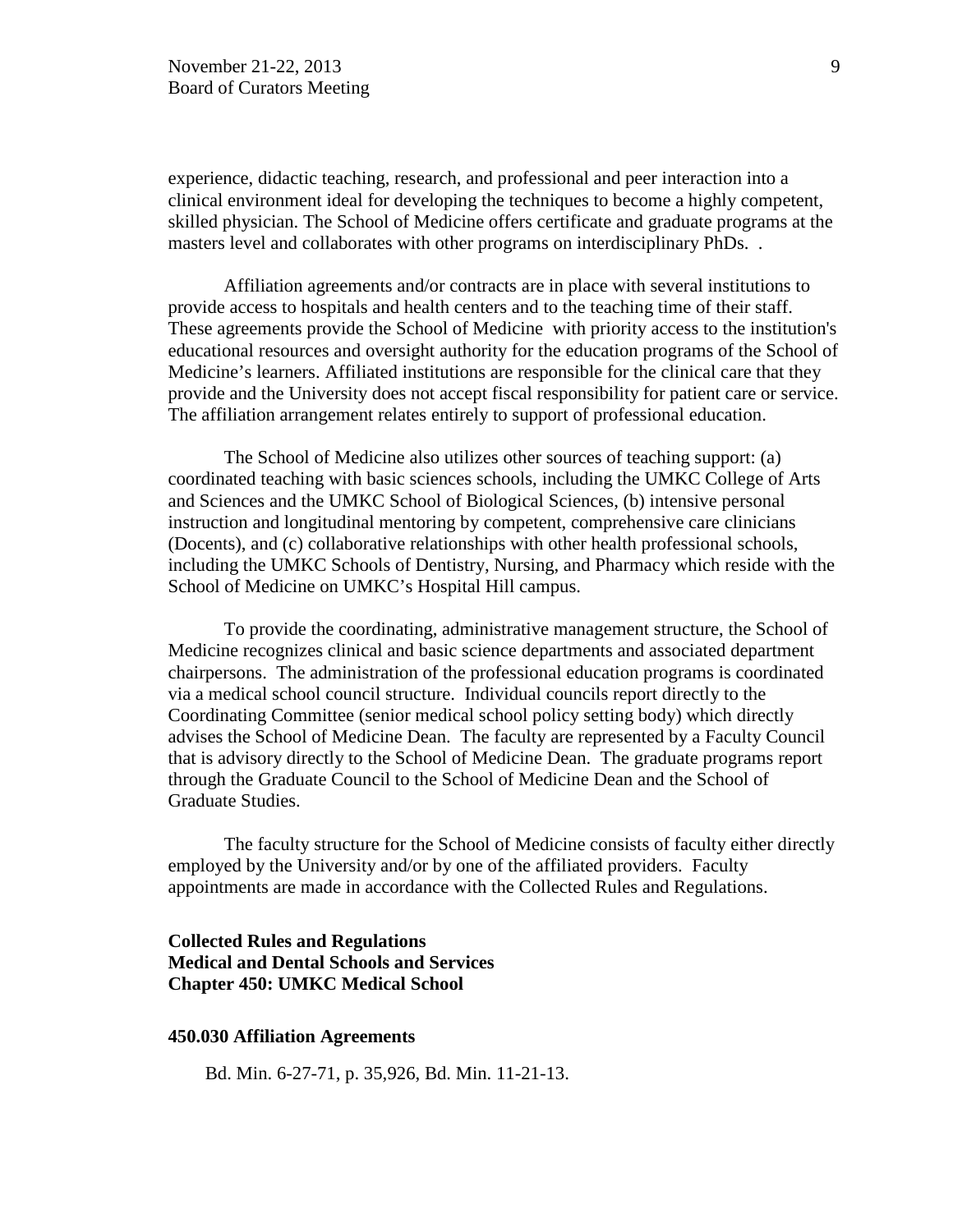- A. That the UMKC School of Medicine be authorized to enter into primary affiliation agreements with:
	- 1. Truman Medical Center
	- 2. St. Luke's Hospital
	- 3. Children's Mercy Hospital
	- 4. Research Medical Center
	- 5. Center for Behavioral Medicine
	- 6. VA Medical Centers of Kansas City/Eastern Kansas, St. Louis, and Topeka
	- 7. University Physicians Associates
	- 8. Others as the Dean may, from time to time, deem necessary
	- B. That the University be authorized to enter into Physician Teaching Time contracts with any Kansas City metropolitan hospital or physician's practice as the Dean deems necessary to meet the needs of the School of Medicine.

Roll call vote of Board of Curators:

- Curator Bradley voted yes.
- Curator Covington voted yes.
- Curator Cupps voted yes.
- Curator Downing voted yes.
- Curator Goode voted yes.
- Curator Henrickson voted yes.
- Curator Phillips voted yes.
- Curator Ponder voted yes.
- Curator Steward voted yes.

The motion carried.

# **Governance, Resources and Planning Committee**

Chairman Bradley provided time for discussion of committee business.

Approval, 2013 Campus Master Plan Update, UMSL – presented by Chancellor George (slides and information on file)

It was recommended by Chancellor George, endorsed by President Wolfe,

recommended by the Governance, Resources and Planning Committee, moved by Curator

Bradley and seconded by Curator Steward, that the following action be approved: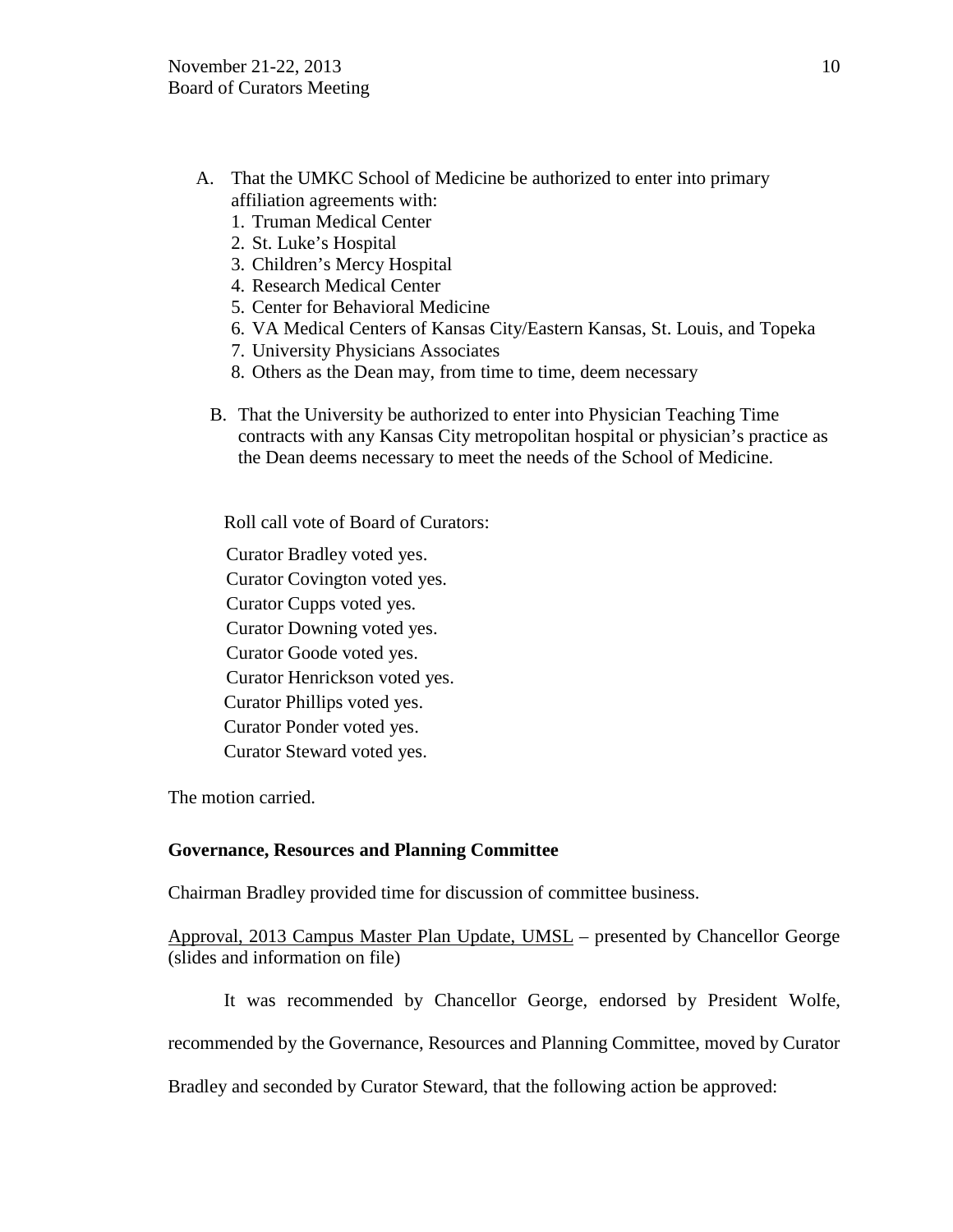That the 2013 UMSL Campus Master Plan Update be approved (as on file with the minutes of this meeting).

Roll call vote Full Board:

Curator Bradley voted yes. Curator Covington voted yes. Curator Cupps voted yes. Curator Downing voted yes. Curator Goode voted yes. Curator Henrickson voted yes. Curator Phillips voted yes. Curator Ponder voted yes. Curator Steward voted yes.

The motion carried.

## **Finance Committee**

Chairman Downing provided time for discussion of committee business.

#### Information

- 1. Optometry Clinic Project, UMSL (information on file)
- 2. Efficiencies and Effectiveness Report, UM (information and slides on file)
- 3. FY 2015 Tuition and Fees, UM (information and slides on file)

## Action

- 1. A/E Approval, Patient Centered Care Learning Center Medical Science Addition – School of Medicine Expansion, MU
- 2. FY 2015 State Capital Appropriations Requests, Higher Education Capital Fund, MU

A/E Approval, Patient Centered Care Learning Center – Medical Science Addition – School of Medicine Expansion, MU – presented by Treasurer and Interim Vice President for Finance Richards (information on file)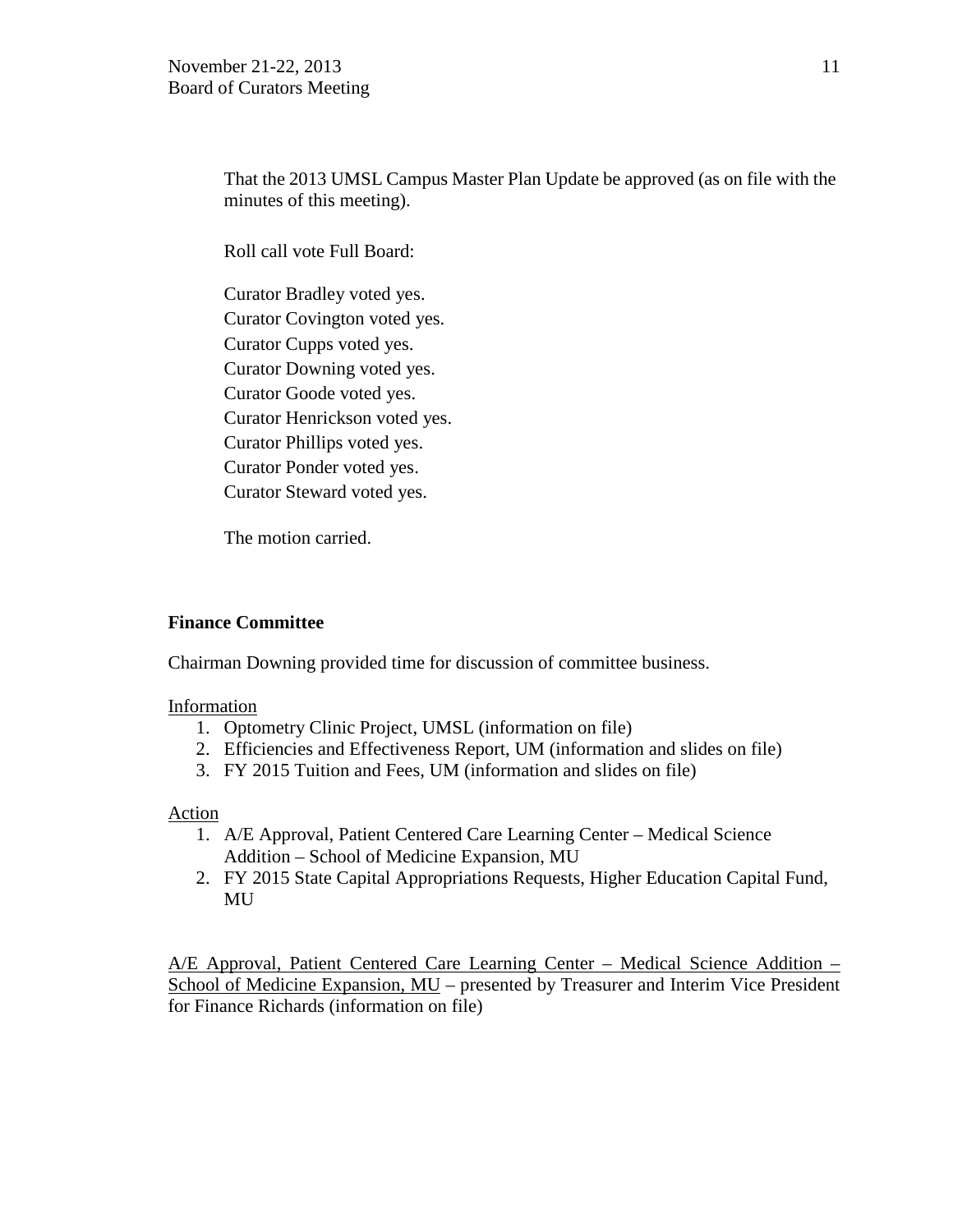It was recommended by Interim Chancellor Owens, endorsed by President Wolfe, recommended by the Finance Committee, moved by Curator Downing and seconded by Curator Cupps, that the following action be approved:

> that the Interim Vice President for Finance be authorized to employ the firm of Berkebile Nelson Immenschuh McDonwell, Inc., Kansas City, Missouri, for design services for the Patient Centered Care Learning Center – Medical Science Addition – School of Medicine Expansion project for a basic services fee of \$1,950,500, for the University of Missouri-Columbia.

> Funding of the project budget is from: FY 2013 State Capital Appropriation Request \$ 2,000,000

Roll call vote Full Board:

Curator Bradley voted yes. Curator Covington voted yes. Curator Cupps voted yes. Curator Downing voted yes. Curator Goode was absent for vote. Curator Henrickson voted yes. Curator Phillips voted yes. Curator Ponder voted yes. Curator Steward voted yes.

The motion carried.

FY 2015 State Capital Appropriations Requests, Higher Education Capital Fund, MU – presented by Treasurer and Interim Vice President for Finance Richards (information on file)

It was recommended by Interim Chancellor Owens, endorsed by President Wolfe,

recommended by the Finance Committee, moved by Curator Downing and seconded by

Curator Steward, that the following action be approved:

that the President be authorized to submit to the appropriate state offices, the University's application/request for a 50% matching appropriation in the amount of \$21,133,000 for four (4) campus construction projects at the University of Missouri-Columbia:

| <b>Higher Education Capital Fund</b> |    | <b>State</b> | Campus             | Total        |
|--------------------------------------|----|--------------|--------------------|--------------|
| (HECF)                               |    | Request*     | Match <sup>*</sup> |              |
| <b>Lafferre Hall Renovations</b>     | MU | \$6,095,000  | \$6,095,000        | \$12,190,000 |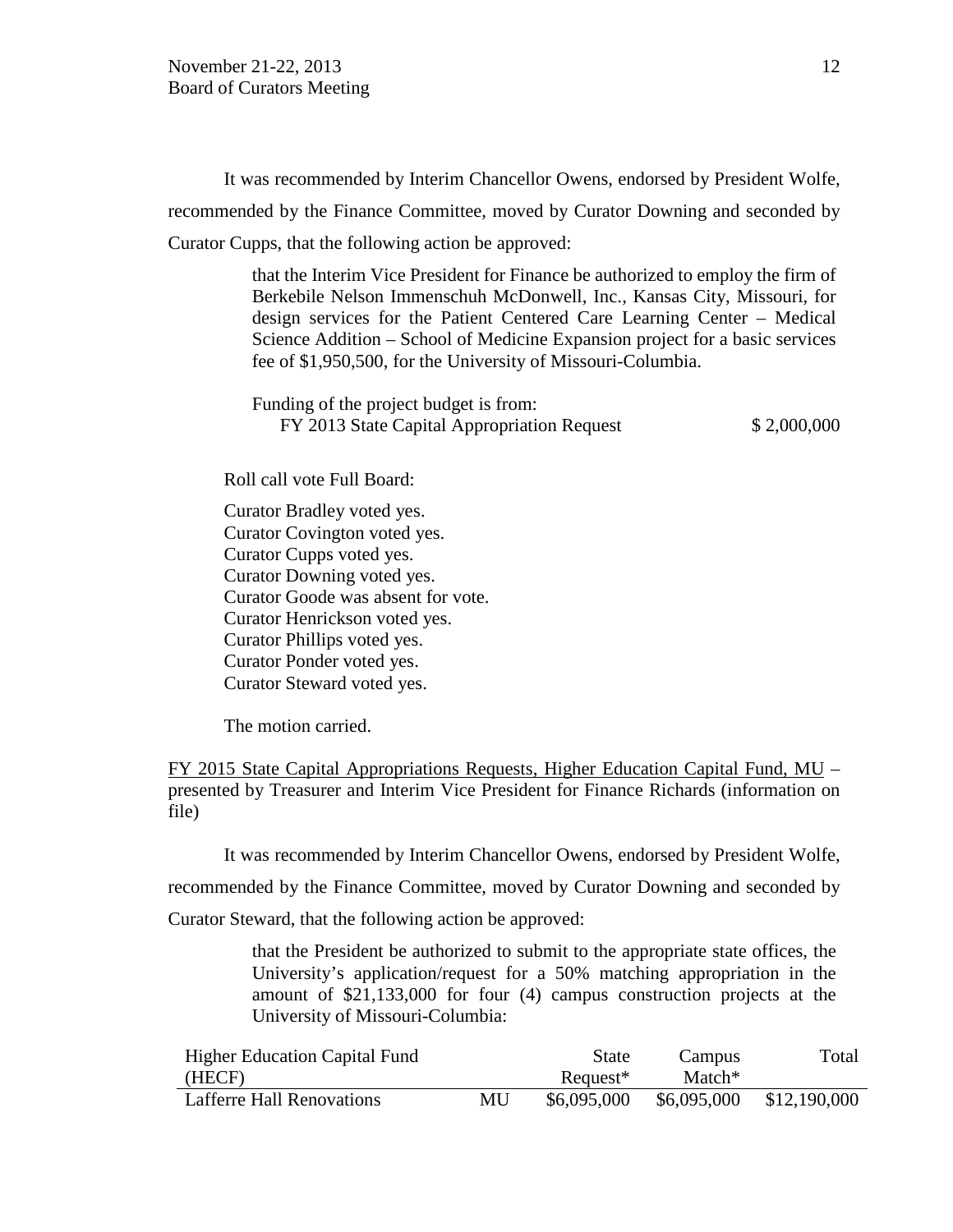| Fine & Performing Arts Facilities | MU        | \$2,766,000               | \$2,766,000 | \$5,532,000  |
|-----------------------------------|-----------|---------------------------|-------------|--------------|
| <b>Teaching Winery</b>            | MU.       | \$1,500,000               | \$1,500,000 | \$3,000,000  |
| <b>Applied Learning Center</b>    | <b>MU</b> | \$10,772,000 \$10,772,000 |             | \$21,544,000 |
| Total                             |           | \$21,133,000 \$21,133,000 |             | \$42,266,000 |

\*Fundraising efforts continue, as additional commitments are secured prior to the application, the matching funds application will be revised upward.

Roll call vote Full Board:

Curator Bradley voted yes. Curator Covington voted yes. Curator Cupps voted yes. Curator Downing voted yes. Curator Goode voted yes. Curator Henrickson voted yes. Curator Phillips voted yes. Curator Ponder voted yes. Curator Steward voted yes.

The motion carried.

## **Compensation and Human Resources Committee**

Chairman Cupps provided time for discussion of committee business.

Amendments to Collected Rule and Regulation 590.010, Tax Deferred Annuity Plan – presented by Vice President Rodriguez (information on file)

It was recommended by Vice President Rodriguez, endorsed by President Wolfe,

recommended by the Compensation and Human Resources Committee, moved by Curator

Cupps, and seconded by Curator Phillips, that the following action be approved:

that Collected Rules and Regulations 590.010, Tax Deferred Annuity Plan be amended to clarify the non-elective employer contribution provision in Sections 590.010.B.8 and 590.010.H.1, and add an Appendix A which lists recipients of this type of contribution, as reflected below:

## **Collected Rules and Regulations Chapter 500: Benefits Program Plans**

**Collected Rule and Regulation 590.010 403b Tax Deferred Annuity Plan**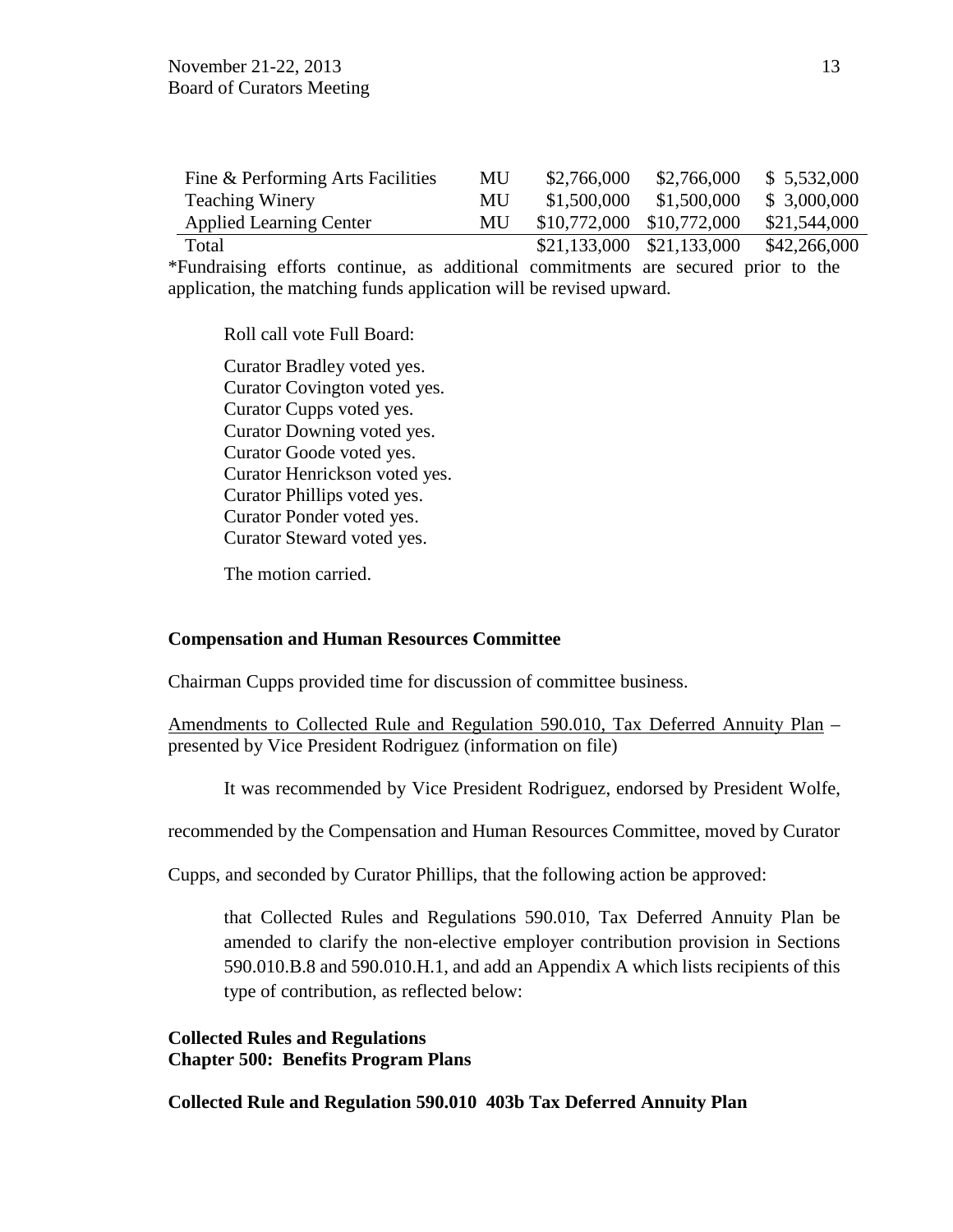$\mathbf{I}$ 

| <b>Amendment to the Tax Deferred Annuity Plan</b>                                                                                                                                                                                                                                                                                                                                                                                                                                                                                                                                                                                                                                                                                                                                                                                                                                                                                                                                                                                                                                                                                                                                              |                                                                                                                                                                                                                                                                                                                                                                                                                                                                                                                                                 |  |  |
|------------------------------------------------------------------------------------------------------------------------------------------------------------------------------------------------------------------------------------------------------------------------------------------------------------------------------------------------------------------------------------------------------------------------------------------------------------------------------------------------------------------------------------------------------------------------------------------------------------------------------------------------------------------------------------------------------------------------------------------------------------------------------------------------------------------------------------------------------------------------------------------------------------------------------------------------------------------------------------------------------------------------------------------------------------------------------------------------------------------------------------------------------------------------------------------------|-------------------------------------------------------------------------------------------------------------------------------------------------------------------------------------------------------------------------------------------------------------------------------------------------------------------------------------------------------------------------------------------------------------------------------------------------------------------------------------------------------------------------------------------------|--|--|
| <b>Section 590.010.B.8.</b>                                                                                                                                                                                                                                                                                                                                                                                                                                                                                                                                                                                                                                                                                                                                                                                                                                                                                                                                                                                                                                                                                                                                                                    |                                                                                                                                                                                                                                                                                                                                                                                                                                                                                                                                                 |  |  |
| <b>Current with Changes</b>                                                                                                                                                                                                                                                                                                                                                                                                                                                                                                                                                                                                                                                                                                                                                                                                                                                                                                                                                                                                                                                                                                                                                                    | Proposed                                                                                                                                                                                                                                                                                                                                                                                                                                                                                                                                        |  |  |
| University Nonelective Contribution. The<br>University may, in its sole discretion, elect to<br>make a Nonelective Contribution to the Plan<br>on behalf of aany designated Participant-in an<br>amount to be determined from year to year at<br>the University's sole discretion. Any such<br>discretionary Nonelective Contribution will be<br>made in accordance with Appendix A,<br>attached hereto and made a part of this Plan.<br>The amount of such University contributions<br>in any Plan Year, when taken with any other<br>contributions, shall not exceed the limits on<br>Annual Additions as expressed in Section<br>590.010.F.1. of this Plan. shall be allocated to<br>the Account of a Participant who is so<br>designated by the University. In order to<br>receive a Nonelective Contribution, the<br>Participant must be actively employed with<br>the University on the date the Nonelective<br>Contribution is made by the University. A<br>Participant shall be eligible to receive an<br>allocation hereunder whether or not the<br><b>Participant has elected to contribute Elective</b><br>Deferrals to this Plan or any other plan<br>sponsored by the University. | <b>University Nonelective Contribution.</b> The<br>University may, in its sole discretion, elect to<br>make a Nonelective Contribution to the Plan<br>on behalf of a Participant. Any such<br>Nonelective Contribution will be made in<br>accordance with Appendix A, attached hereto<br>and made a part of this Plan. The amount of<br>such University contributions in any Plan<br>Year, when taken with any other<br>contributions, shall not exceed the limits on<br>Annual Additions as expressed in Section<br>590,010 F.1, of this Plan. |  |  |

| <b>Amendment to the Tax Deferred Annuity Plan</b>                                                                                                                                                                                                                                                                                                                                                                           |                                                                                                                                                                                                                                                                                                                                                                                                                            |  |
|-----------------------------------------------------------------------------------------------------------------------------------------------------------------------------------------------------------------------------------------------------------------------------------------------------------------------------------------------------------------------------------------------------------------------------|----------------------------------------------------------------------------------------------------------------------------------------------------------------------------------------------------------------------------------------------------------------------------------------------------------------------------------------------------------------------------------------------------------------------------|--|
| <b>Section 590.010.H.1.</b>                                                                                                                                                                                                                                                                                                                                                                                                 |                                                                                                                                                                                                                                                                                                                                                                                                                            |  |
| <b>Current with Changes</b>                                                                                                                                                                                                                                                                                                                                                                                                 | <b>Proposed</b>                                                                                                                                                                                                                                                                                                                                                                                                            |  |
| <b>Benefit Distributions At Severance from</b><br><b>Employment or Other Distribution Event.</b><br>Except as permitted under Section<br>590.010.E.64 (relating to excess Elective<br>Deferrals), Section 590.010.H.4 (relating to<br>hardship), Section 590.010.H.7 (relating to<br>qualified reservist distributions), Section<br>509.010.H.8 (relating to deemed Severance<br>from Employment distributions), or Section | <b>Benefit Distributions At Severance from</b><br><b>Employment or Other Distribution Event.</b><br>Except as permitted under Section<br>590.010.E.4 (relating to excess Elective<br>Deferrals), Section 590.010.H.4 (relating to<br>hardship), Section 590.010.H.7 (relating to<br>qualified reservist distributions), Section<br>509.010.H.8 (relating to deemed Severance<br>from Employment distributions), or Section |  |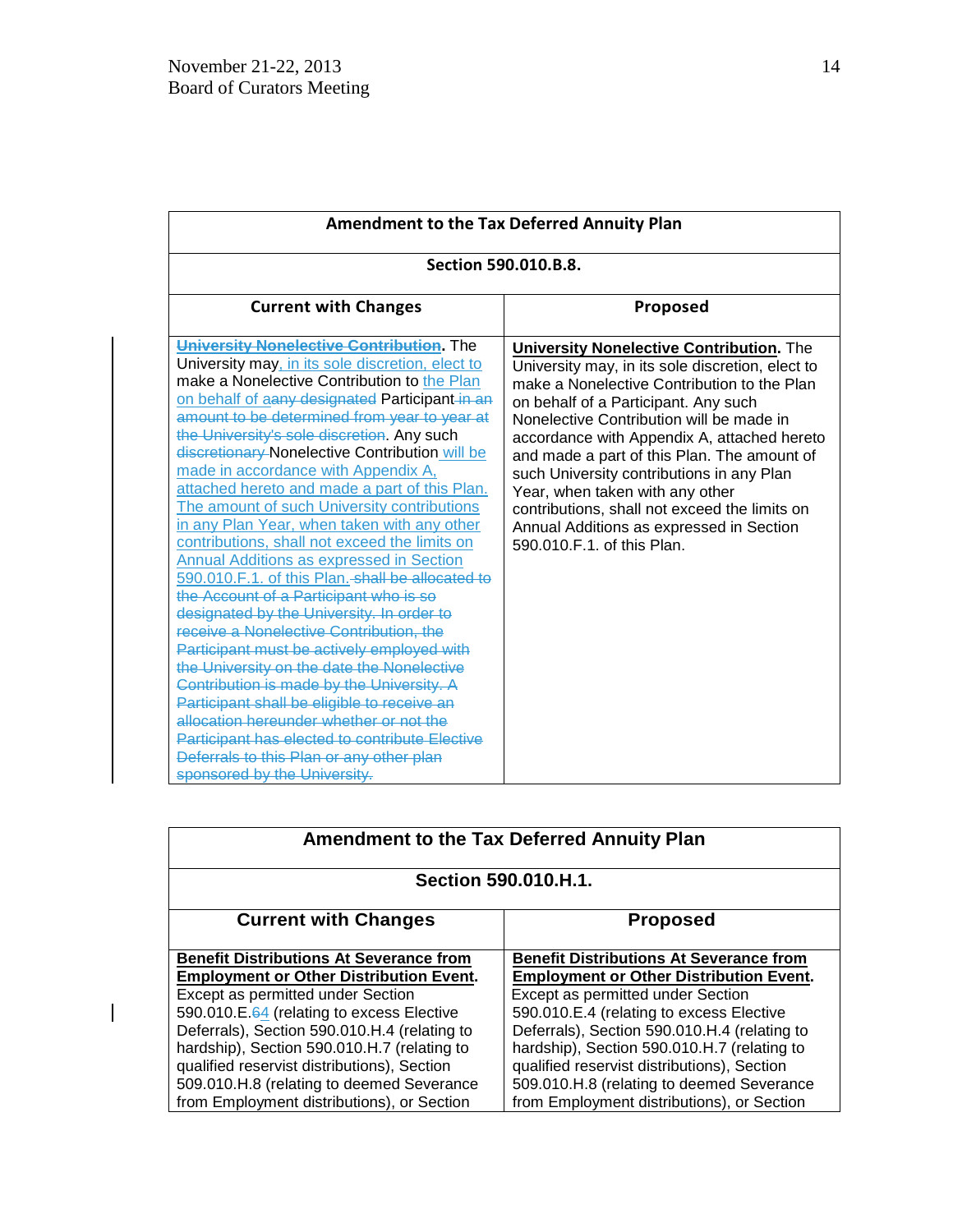| 590.010.K.3 (relating to termination of the   | 590.010.K.3 (relating to termination of the   |
|-----------------------------------------------|-----------------------------------------------|
| Plan), distributions from a Participant's     | Plan), distributions from a Participant's     |
| Account may not be made earlier than the      | Account may not be made earlier than the      |
| earliest of the date on which the Participant | earliest of the date on which the Participant |
| has a Severance from Employment, dies,        | has a Severance from Employment, dies,        |
| becomes Disabled, or attains age 591/2.       | becomes Disabled, or attains age 591/2.       |
| Distributions shall otherwise be made in      | Distributions shall otherwise be made in      |
| accordance with the terms of the Individual   | accordance with the terms of the Individual   |
| Agreements.                                   | Agreements.                                   |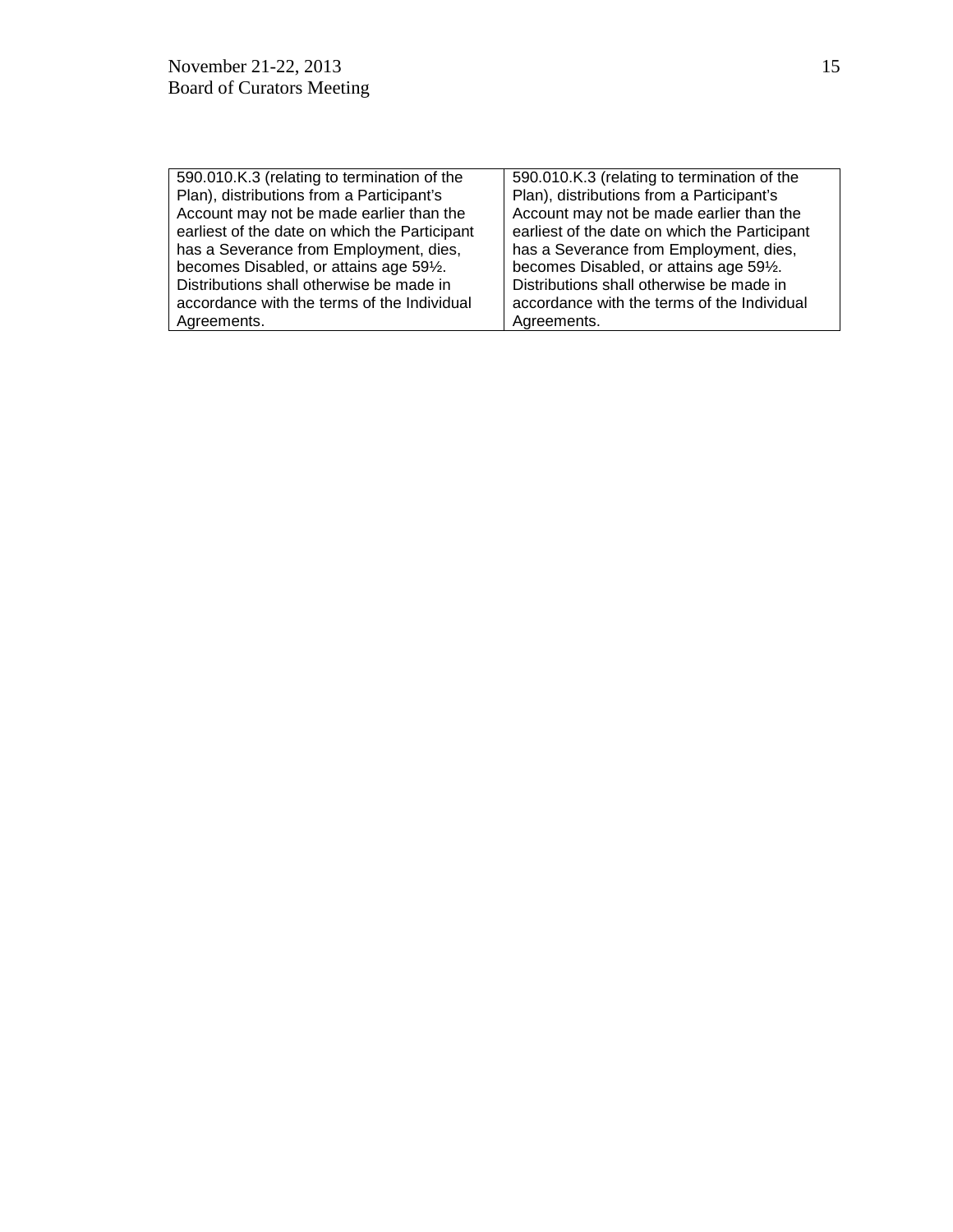# **403(b) Tax Deferred Annuity Plan University of Missouri Benefit Programs Appendix A Section 590.010**

## **University Nonelective Contributions**

The University will make Nonelective Contributions to the Plan for the Participants designated in the schedule below, in accordance with the terms of this Appendix A and such schedule.

a. Contribution Date and Contribution Year. Nonelective Contributions will be made for each "Contribution Year", as of the "Contribution Date." The "Contribution Year" is the 12 month period ending on the Contribution Date. The "Contribution Date" is the last day of the Plan Year.

## b. Allocation Conditions.

- 1) Participants are only entitled to Nonelective Contributions for years of service with the University in the employment position entitling the Participant to the Nonelective Contribution. A year of service is based on the Contribution Year.
- 2) Participants must be employed with the University as of the Contribution Date in order to receive the University Nonelective Contribution.
- c. Partial Years of Service. In the event of a partial year of service by the Participant in the employment position entitling the Participant to the Nonelective Contribution under this Plan, not including partial years of service on account of a Severance from Employment, the Participant will receive a pro rata Nonelective Contribution based on the Participant's months of service during the Contribution Year in the employment position entitling the Participant to the Nonelective Contribution.
- d. Waiver of Allocation Conditions. Notwithstanding paragraphs b.2) and c., in the event of a Severance from Employment on account of death or following attainment of normal retirement age, the Participant will receive a pro rata Nonelective Contribution based on the months of service during the Contribution Year in which the Participant incurs a Severance from Employment on account of death or following attainment of normal retirement age. For purposes of this Appendix A, "normal retirement age" shall mean (1) age 65 or (2) age 62 and completion of 25 years of service. Years of service for the purpose of normal retirement age, shall be based on the Participant's years of service credit, as determined under the University of Missouri Retirement, Disability and Death Benefit Plan in Section 530.010 of the Collected Rules and Regulations.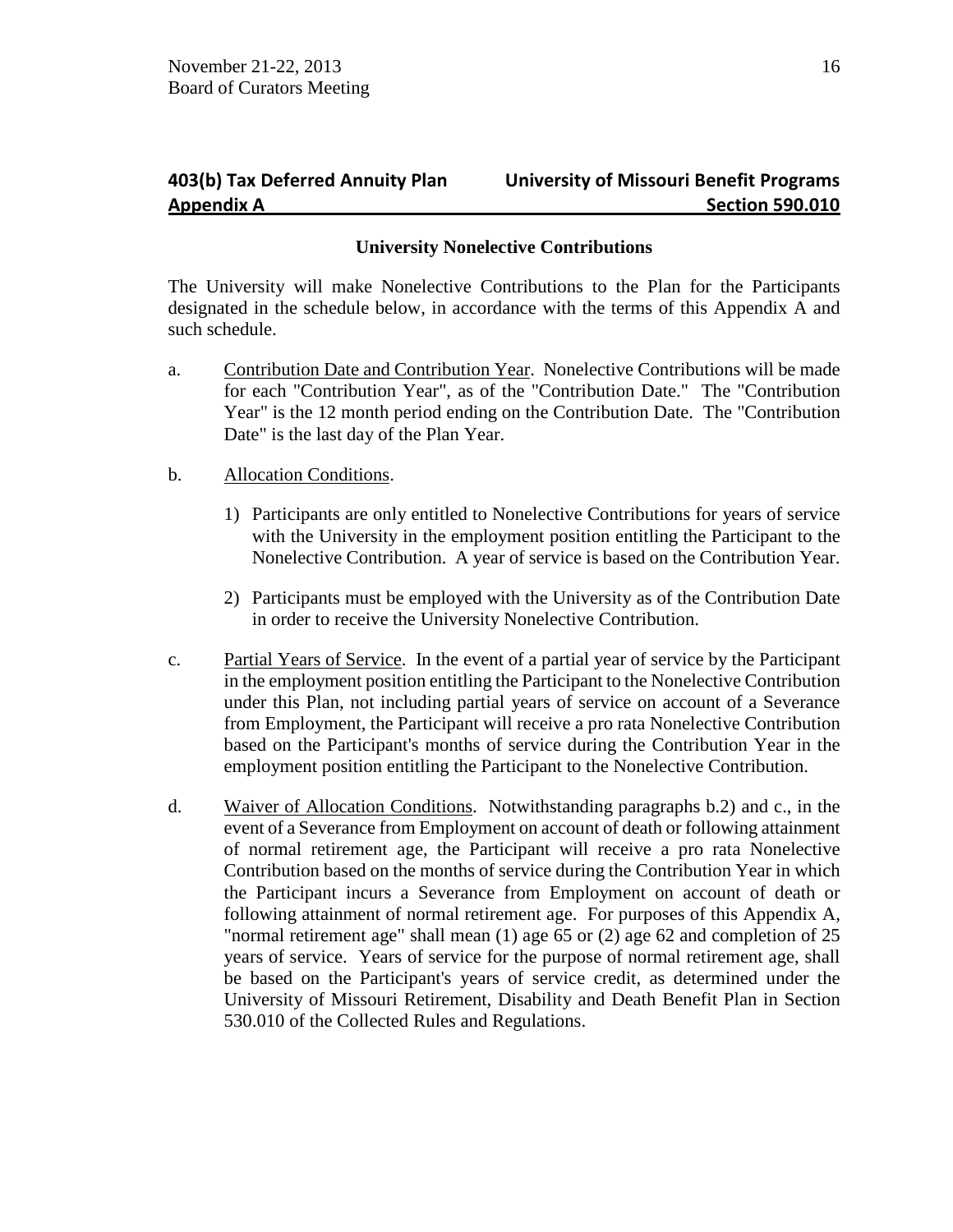| University Nonelective Contribution Schedule                  |                            |                                                                      |
|---------------------------------------------------------------|----------------------------|----------------------------------------------------------------------|
| Employee(s)                                                   | <b>Contribution Amount</b> | Exceptions                                                           |
| Dean &<br>Professor,<br>School of<br>Nursing -<br><b>UMKC</b> | \$15,000.00                | Initial Contribution Date is as of February 1,<br>$\bullet$<br>2014. |

Roll call vote of Board of Curators:

Curator Bradley voted yes. Curator Covington voted yes. Curator Cupps voted yes. Curator Downing voted yes. Curator Goode voted yes. Curator Henrickson voted yes. Curator Phillips voted yes. Curator Ponder was absent for vote. Curator Steward voted yes.

The motion carried.

# **Audit Committee**

Chairwoman Henrickson provided time for discussion of committee business.

## Information

- 1. FY2013 External Auditors Report, UM (presented by Susan Eickhoff, KPMG information and slides on file)
- 2. UM Health System Risk Assessment Plan, MU (presented by Harold Williamson, Jr., M.D. - slides on file)

The public session of the Board of Curators meeting recessed at 4:35 P.M.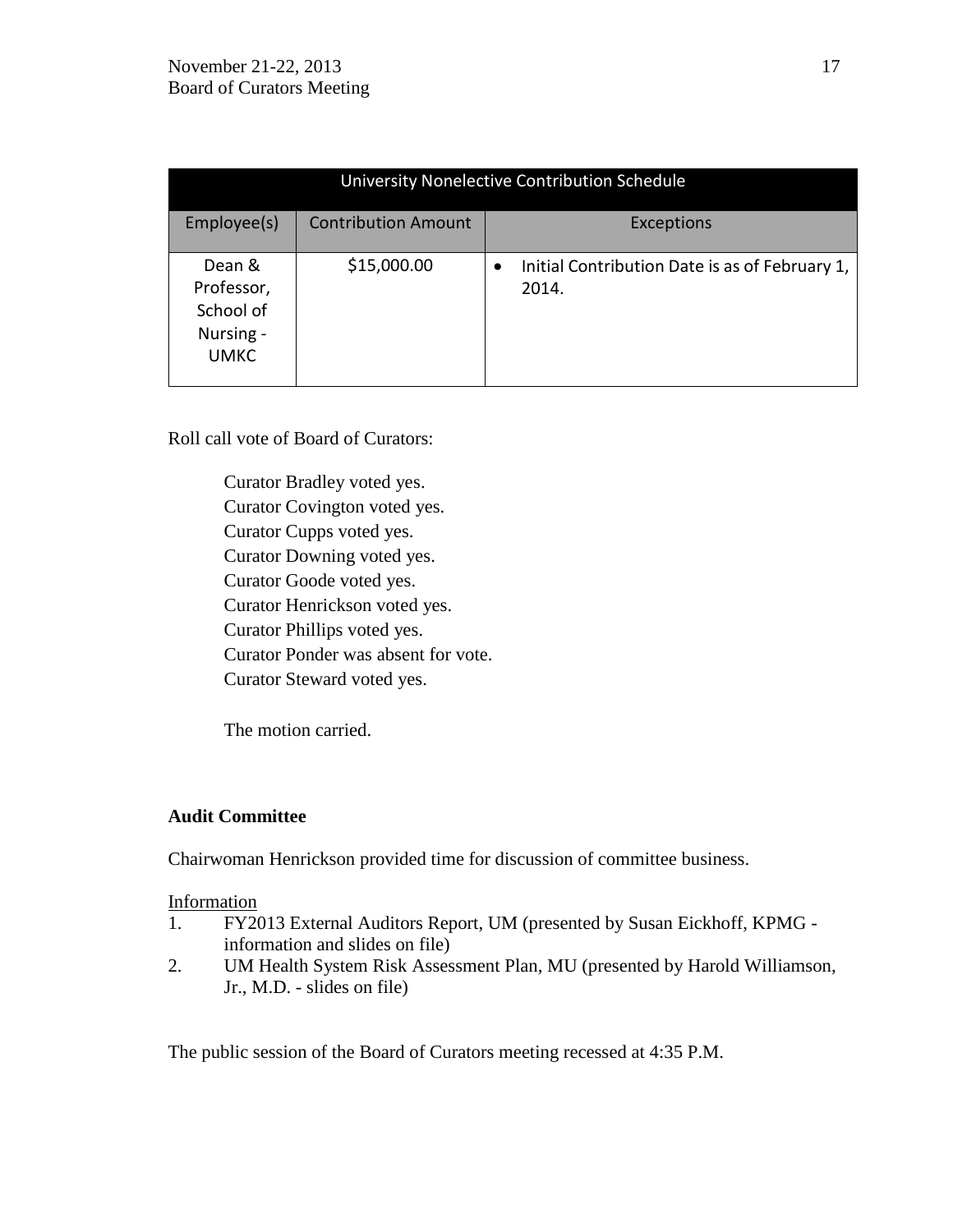## **BOARD OF CURATORS MEETING – EXECUTIVE SESSION**

A meeting of the University of Missouri Board of Curators was reconvened in executive session at 4:40 P.M., on Thursday, November 21, 2013, in Room 302 of the Millennium Student Center on the University of Missouri-St. Louis campus, St. Louis, Missouri, pursuant to public notice given of said meeting. Curator Wayne Goode, Chairman of the Board of Curators, presided over the meeting.

#### Present

The Honorable David R. Bradley The Honorable Ann K. Covington The Honorable Donald L. Cupps The Honorable Don M. Downing The Honorable Wayne Goode The Honorable Pamela Q. Henrickson The Honorable John R. Phillips The Honorable J. Michael Ponder The Honorable David L. Steward

Also Present Mr. Timothy M. Wolfe, President Mr. Phillip J. Hoskins, Acting General Counsel Ms. Cindy Harmon, Secretary of the Board of Curators Mr. Stephen J. Owens, Interim Chancellor, University of Missouri

## **Audit Committee – Executive Session**

President Wolfe excused himself from the meeting.

Susan Eickhoff and Samantha Mueller joined the meeting.

Fiscal Year 2013 Meeting with External Auditors, UM – presented by Ms. Susan Eickhoff, Partner, KPMG and Samantha Mueller with KPMG.

The external audit annual report was presented to the Board of Curators. No action was taken.

Ms. Eickhoff and Ms. Mueller excused themselves from the meeting.

Mr. John Tvrdik, Mr. Chris Lydon and Mr. Brian Buchanan joined the meeting.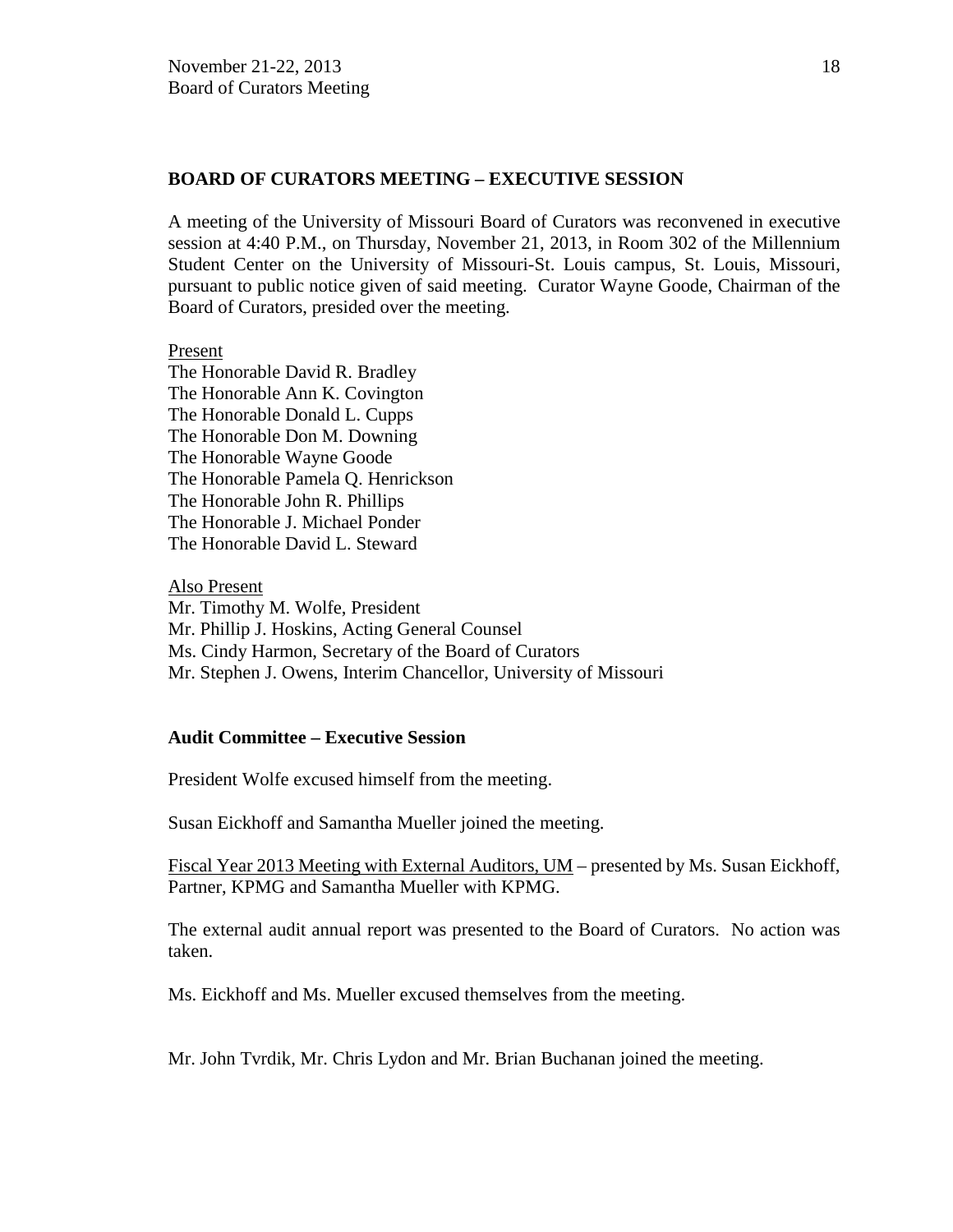Fiscal Year 2013 Meeting with Internal Auditors, UM – presented by Mr. John Tvrdik, Mr. Chris Lydon and Mr. Brian Buchanan, PricewaterhouseCoopers, LLC

The internal audit annual report was presented to the Board of Curators. No action was taken.

Mr. John Tvrdik, Mr. Chris Lydon and Mr. Brian Buchanan excused themselves from the meeting.

#### **General Business**

President Wolfe and Interim Vice President Richards and Dr. Williamson joined the meeting.

President's Report on personnel and contracts – presented by President Wolfe.

No action taken by the Board.

The Board of Curators executive session meeting recessed at 6:20 P.M. on Thursday, November 21, 2013.

# **Dinner Program for the Board of Curators, President and General Officers (by Invitation)**

 $6:30 - 8:30$  P.M. Thursday, November 21, 2013 Hosted by Chancellor Thomas F. George Location: Glen Echo Club, 3401 Lucas Hunt Road, Normandy, Missouri 63121

## **BOARD OF CURATORS MEETING – PUBLIC SESSION**

A meeting of the University of Missouri Board of Curators reconvened in public session at 8:00 A.M., on Friday, November 22, 2013, in Century Rooms A&B of the Millennium Student Center on the University of Missouri-St. Louis campus, St. Louis, Missouri, pursuant to public notice given of said meeting. Curator Wayne Goode, Chairman of the Board of Curators, presided over the meeting.

Present The Honorable David R. Bradley The Honorable Ann K. Covington The Honorable Donald L. Cupps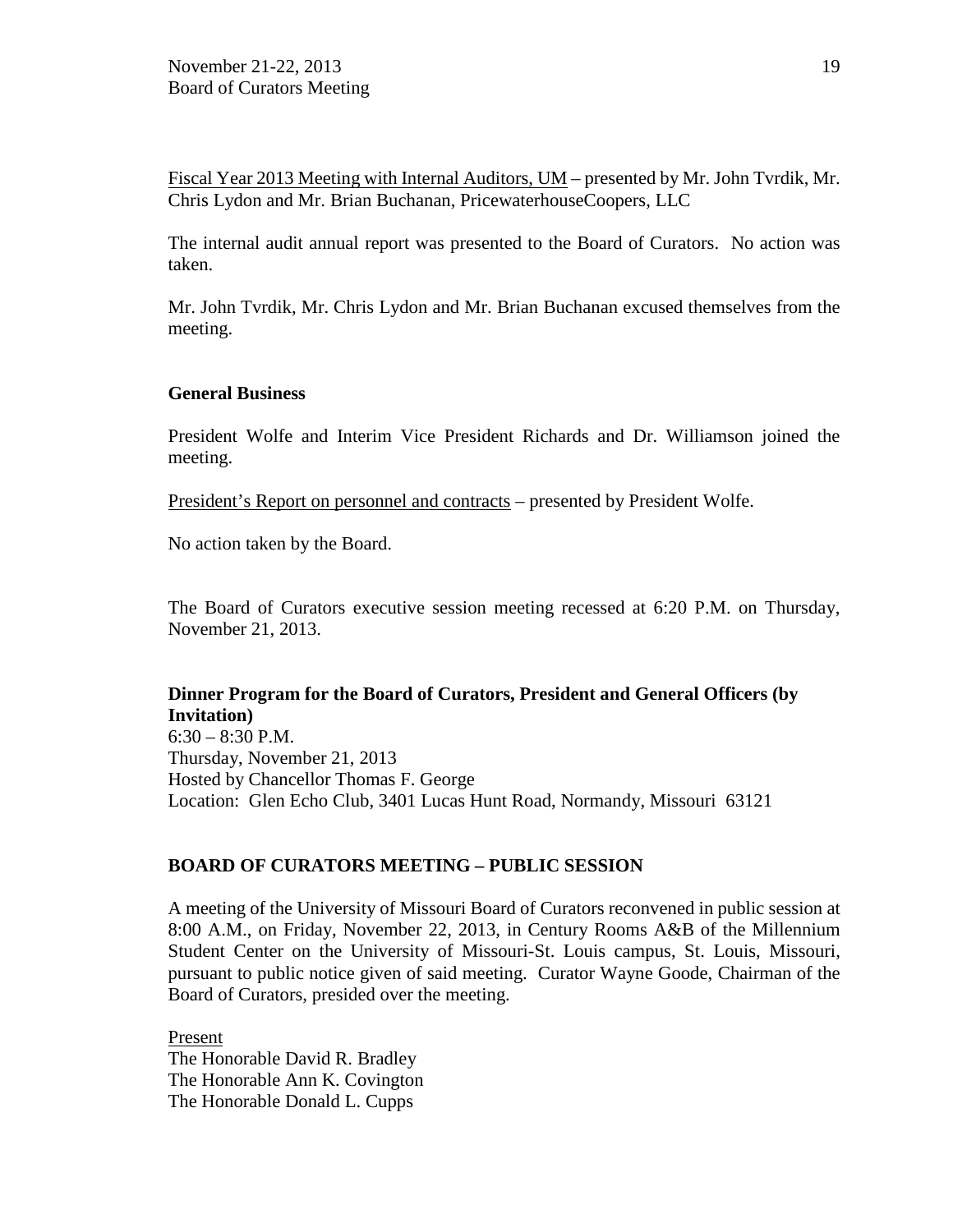November 21-22, 2013 20 Board of Curators Meeting

The Honorable Don M. Downing The Honorable Wayne Goode The Honorable John R. Phillips The Honorable J. Michael Ponder The Honorable David L. Steward

The Honorable Pamela Q. Henrickson was absent for the meeting.

Also Present Mr. Timothy M. Wolfe, President Mr. Phillip J. Hoskins, Acting General Counsel Ms. Cindy Harmon, Secretary of the Board of Curators Miss Amy G. Johnson, Student Representative to the Board of Curators Dr. Gary Allen, Vice President for Information Technology Dr. Henry "Hank" Foley, Executive Vice President for Academic Affairs Dr. Thomas F. George, Chancellor for University of Missouri – St. Louis Mr. Stephen C. Knorr, Vice President for University Relations Mr. Stephen J. Owens, Interim Chancellor, University of Missouri Mr. Tom Richards, Interim Vice President for Finance Dr. Betsy Rodriguez, Vice President for Human Resources Dr. Cheryl B. Schrader, Chancellor for Missouri University of Science and Technology Dr. Robert W. Schwartz, Chief of Staff Mr. John Fougere, Chief Communications Officer, UM System Media representatives

#### **General Business**

Board Chairman's Report – presented by Board Chairman Goode and Executive Vice President Foley (slides on file)

Chairman Goode presented remarks reflecting on his year as Chair of the Board and then introduced Executive Vice President Foley to present regarding research at the University of Missouri System.

UM System President's Report – presented by President Wolfe (slides on file)

President Wolfe gave an update of the six strategic priorities for the University of Missouri System and distributed a new strategic plan brochure.

Approval, Beacon and St. Louis Public Radio Merger - presented by Chancellor George (slides on file)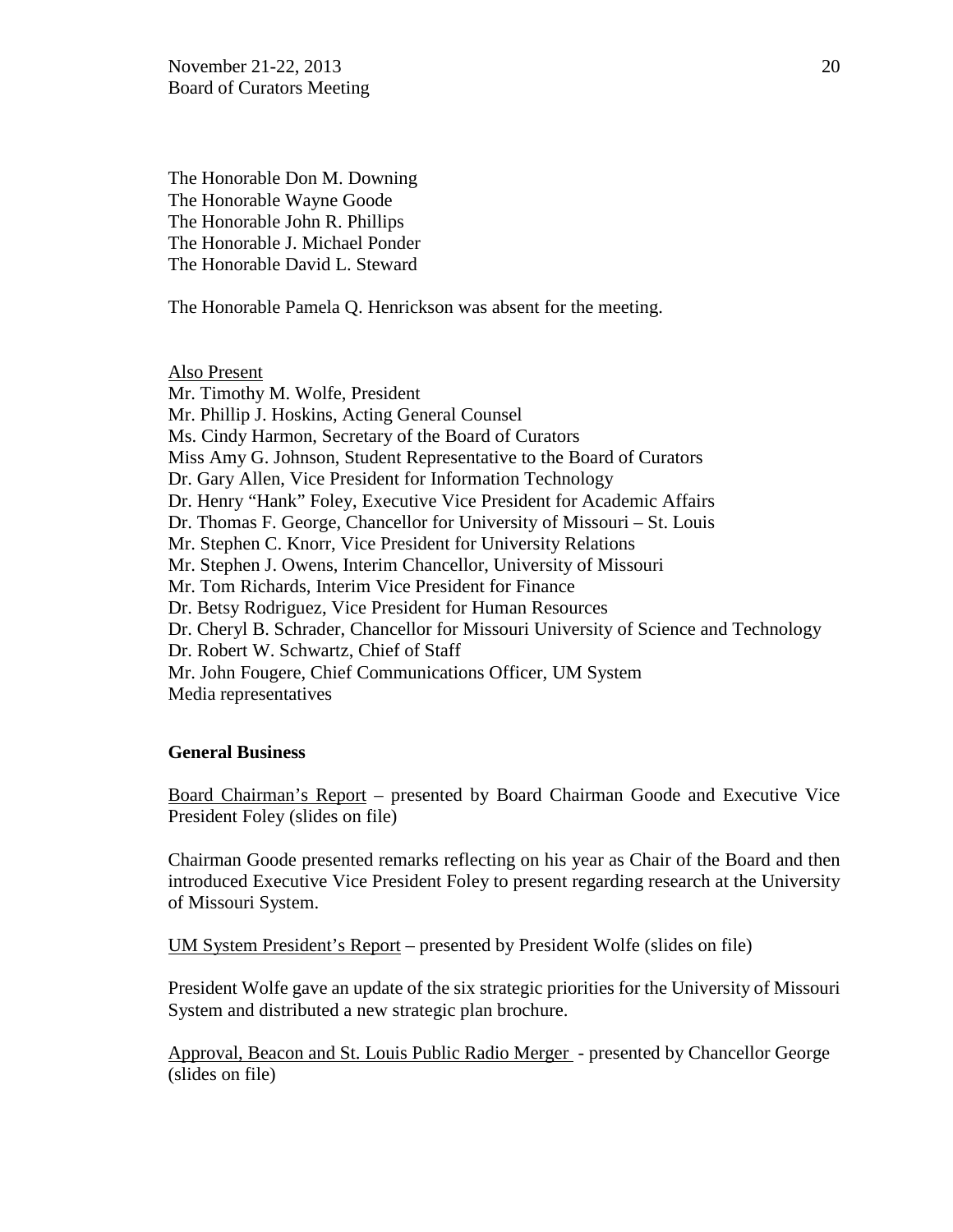It was recommended by Chancellor George, endorsed by President Wolfe, moved by

Curator Phillips and seconded by Curator Covington, that the following action be

approved:

- 1. The Interim Vice President for Finance shall be authorized to enter into an agreement with St. Louis Beacon, a public benefit corporation organized under the Missouri Nonprofit Corporation Law, for the transfer of its assets to the University, for the benefit of the University of Missouri-St. Louis and specifically its noncommercial educational radio station KWMU 90.7 (known also as "St. Louis Public Radio"), pursuant to substantially similar terms as those included in the Transfer Agreement attached hereto as "Exhibit A" (and on file with the minutes of this meeting), and such other instruments and agreements as the Interim Vice President for Finance may deem advisable and appropriate in furtherance thereof, and to execute and deliver the same on behalf of the Board. The final agreement shall be subject to approval as to legal form by the General Counsel.
- 2. The Board finds that the transaction described in the attached "Exhibit A" and the identification of the University, including specifically UMSL and MU on St. Louis Public Radio and across its media outlets, are important to the University's strategic vision.

Roll call vote:

Curator Bradley voted yes. Curator Covington voted yes. Curator Cupps voted yes. Curator Downing voted yes. Curator Goode voted yes. Curator Henrickson was absent for meeting. Curator Phillips voted yes. Curator Ponder voted yes. Curator Steward voted yes.

The motion carried.

# **Consent Agenda**

It was endorsed by President Wolfe, moved by Curator Downing and seconded by Curator Cupps, that the following items be approved by consent agenda and as amended to remove item number six as it does not require approval of the Board of Curators: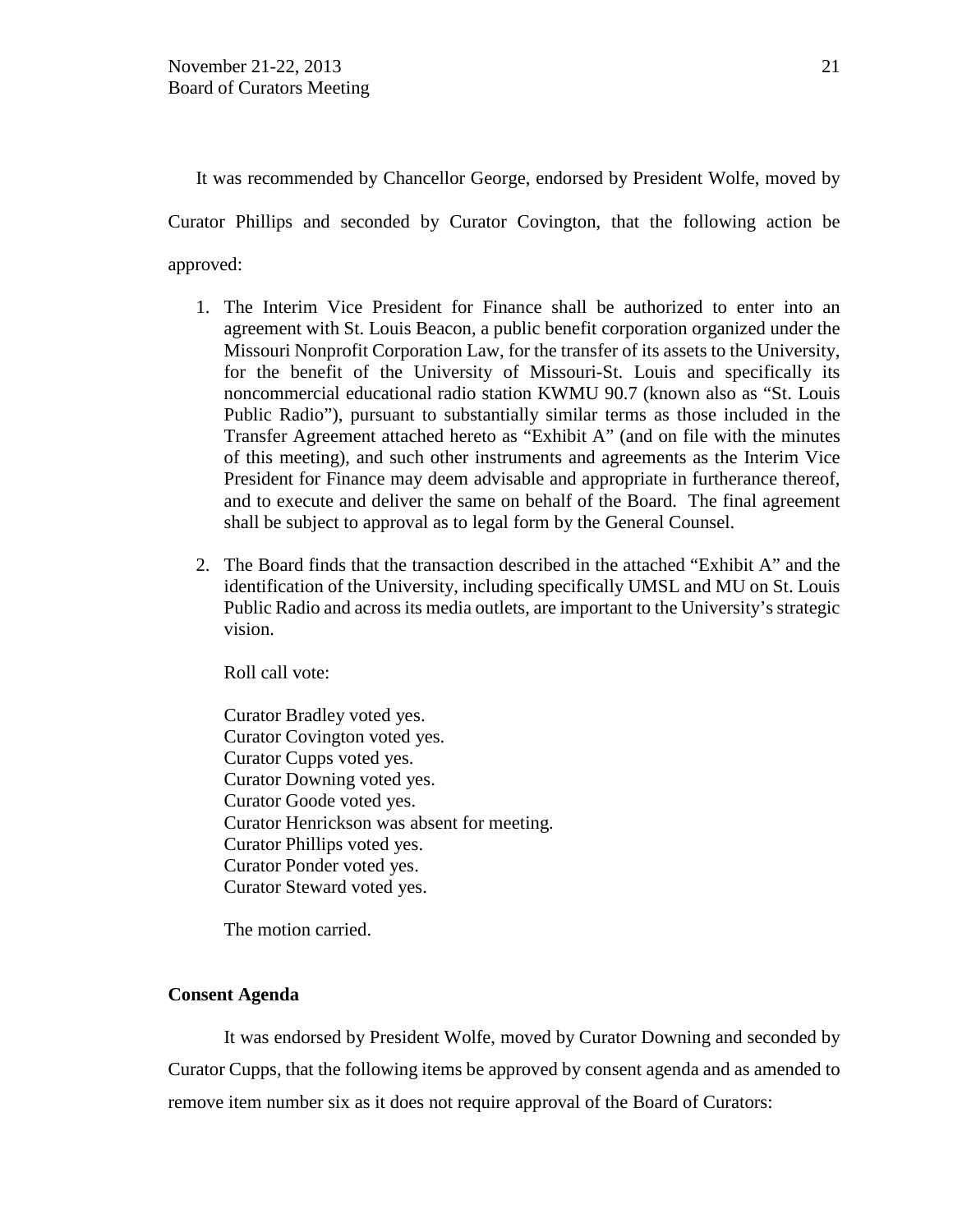# **CONSENT AGENDA**

- 1. Minutes, September 12-13, 2013 Board of Curators meeting
- 2. Minutes, September 12-13, 2013 Board of Curators Committee meetings
- 3. Minutes, October 23, 2013 Special Board of Curators meeting
- 4. Minutes, November 12, 2013 Executive Committee meeting
- 5. Degrees, Fall Semester 2013 for all campuses
- 6. Amendment to Collected Rules and Regulations 170.030 Broadcast Facilities, UM
- 7. Approval of Spinal Cord Injuries and Congenital or Acquired Disease Processes Research Program Proposals
- 8. Security Resolution
- 9. Amendment to Collected Rules and Regulations 300.040, Faculty Bylaws of the University of Missouri – St. Louis, UMSL
- 10. Property Easements, Frederick Building, LLC, MU
- 11. Amendment, Collected Rules and Regulations 220.020, Diplomas and **Certificates**
- 12. Restatement of Collected Rules and Regulations 530.010 Retirement, Disability and Death Benefit Plan; 530.030 Employee Retirement Investment Plan; and 570.010 Supplement Retirement Plan

Roll call vote of the Board:

Curator Bradley voted yes. Curator Covington voted yes. Curator Cupps voted yes. Curator Downing voted yes. Curator Goode voted yes. Curator Henrickson was absent. Curator Phillips voted yes. Curator Ponder voted yes. Curator Steward voted yes.

The motion carried.

- 1. Minutes, September 12-13, 2013 Board of Curators meeting as provided to the curators for review and approval.
- 2. Minutes, September 12-13, 2013 Board of Curators Committee meetings as provided to the curators for review and approval.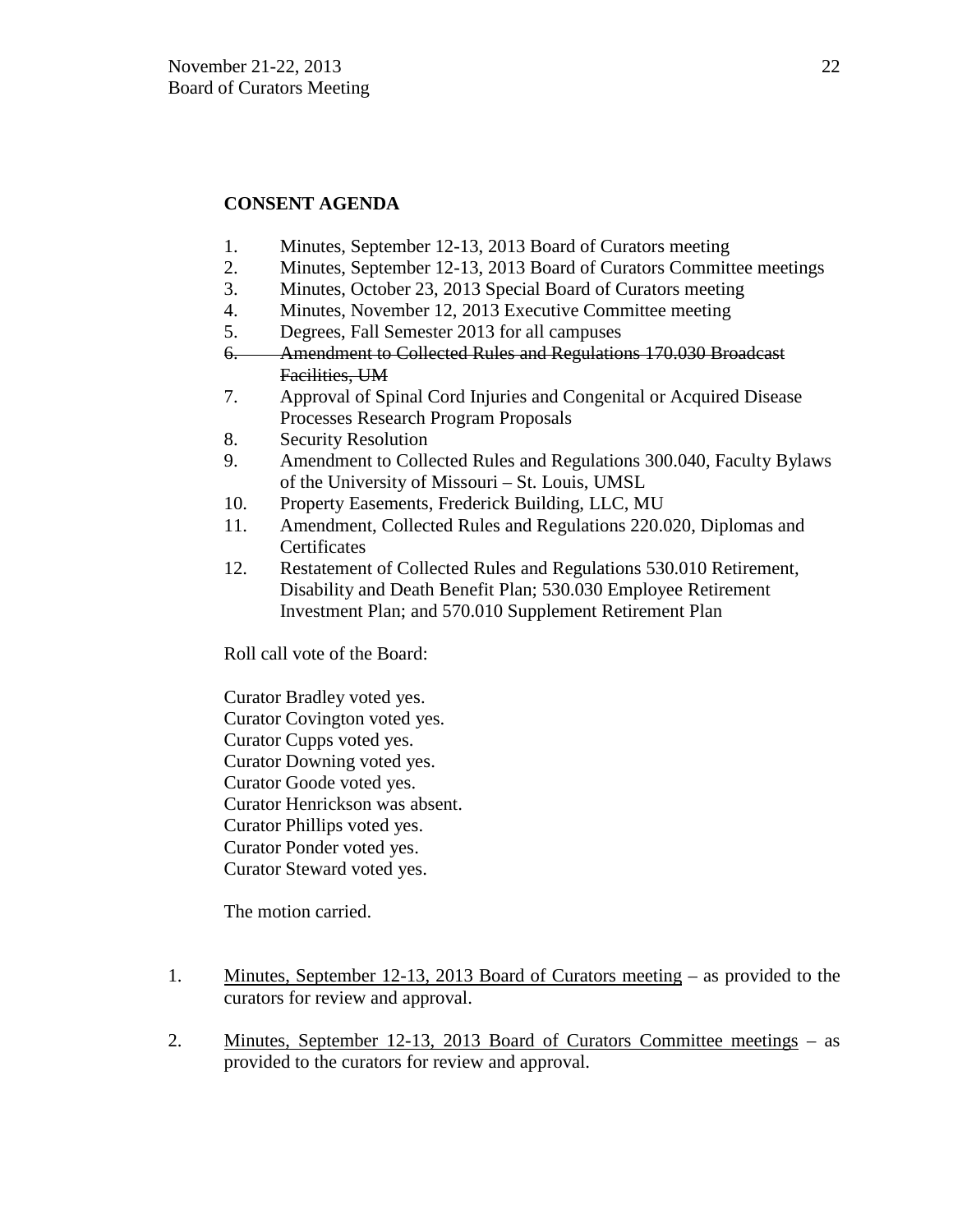- 3. Minutes, October 23, 2013 Special Board of Curators meeting as provided to the curators for review and approval.
- 4. Minutes, November 12, 2013 Executive Committee meeting as provided to the curators for review and approval.
- 5. Degrees, Fall Semester 2013 for all campuses That the action of the President of the University of Missouri System in awarding degrees and certificates to candidates recommended by the various faculties and committees of the four University of Missouri System campuses who fulfill the requirements for such degrees and certificates at the end of the Fall Semester 2013, shall be approved, and that the lists of said students who have been awarded degrees and certificates be included in the records of the meeting.
- 6. Amendment to Collected Rules and Regulations 170.030 Broadcast Facilities, UM – This item was pulled from the consent agenda as it does not require approval of the Board of Curators.
- 7. Approval of Spinal Cord Injuries and Congenital or Acquired Disease Processes Research Program Proposals –

That the research proposal approved by the Spinal Cord Injuries Research Program Advisory Board be approved as presented and on file with the minutes of this meeting.

# **Spinal Cord Injuries And Congenital Or Acquired Disease Processes Research Program**

Proposal Recommended For Funding - 2014

I. Assess the functional outcomes of adults with a cervical spinal cord injury using diffusion MRI

> Rory KJ Murphy Department of Neurosurgery Washington University

> > Total funding recommended \$114,846.00

8. Security Resolution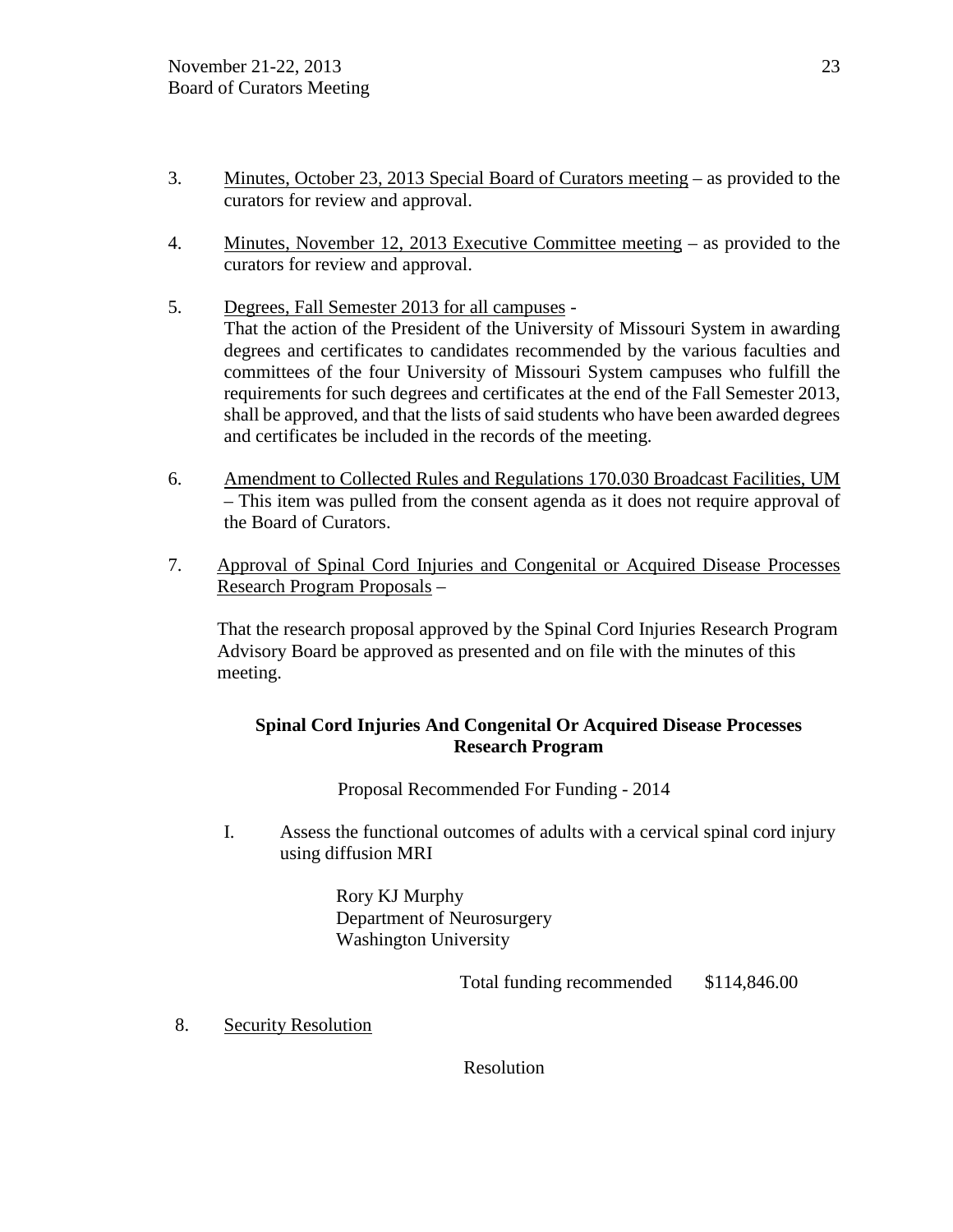The Curators of the University of Missouri agree that the following individuals occupying the designated offices shall constitute a Security Executive Committee with full authority and responsibility for the negotiation, execution and administration of Department of Defense, or User Agency classified contracts as described in DoD 5520.22-M, "National Industrial Security Program":

President, University of Missouri System, Timothy M. Wolfe Executive Vice President for Academic Affairs, Henry C. Foley, Ph.D. Provost, University of Missouri-Columbia, Brian L. Foster, Ph.D. Facility Security Officer, University of Missouri System and University of Missouri-Columbia, Leon M. Hoffsette

The members of this Security Executive Committee have been processed for a personnel security clearance for access to classified information to the level of the facility security clearance granted to this institution, as provided for under the aforementioned security program.

The said Security Executive Committee is hereby delegated all of the Board's duties and responsibilities pertaining to the protection of classified information under classified contracts of the Department of Defense or User Agencies awarded to the Curators of the University of Missouri.

The following officers and members of the University of Missouri Board of Curators shall not be required, shall not have, and can be effectively excluded from access to all classified information in the possession of the Curators of the University of Missouri, and do not occupy positions that would enable them to affect adversely the policies and practices of the Curators of the University of Missouri in the performance of classified contracts for the Department of Defense or User Agencies awarded to the Curators of the University of Missouri, and need not be processed for a personnel security clearance:

All nine members of the Board of Curators:

 [David R. Bradley](http://www.umsystem.edu/curators/members/bradleyd) Ann K. Covington [Donald L. Cupps](http://www.umsystem.edu/curators/members/cuppsd) [Don M. Downing](http://www.umsystem.edu/curators/members/downingd) [Wayne Goode](http://www.umsystem.edu/curators/members/goodew) Pamela Q. Henrickson John R. Phillips J. Michael Ponder [David L. Steward](http://www.umsystem.edu/curators/members/stewardd)

Acting General Counsel, Phillip J. Hoskins Interim Vice President for Finance and Treasurer, Thomas F. Richards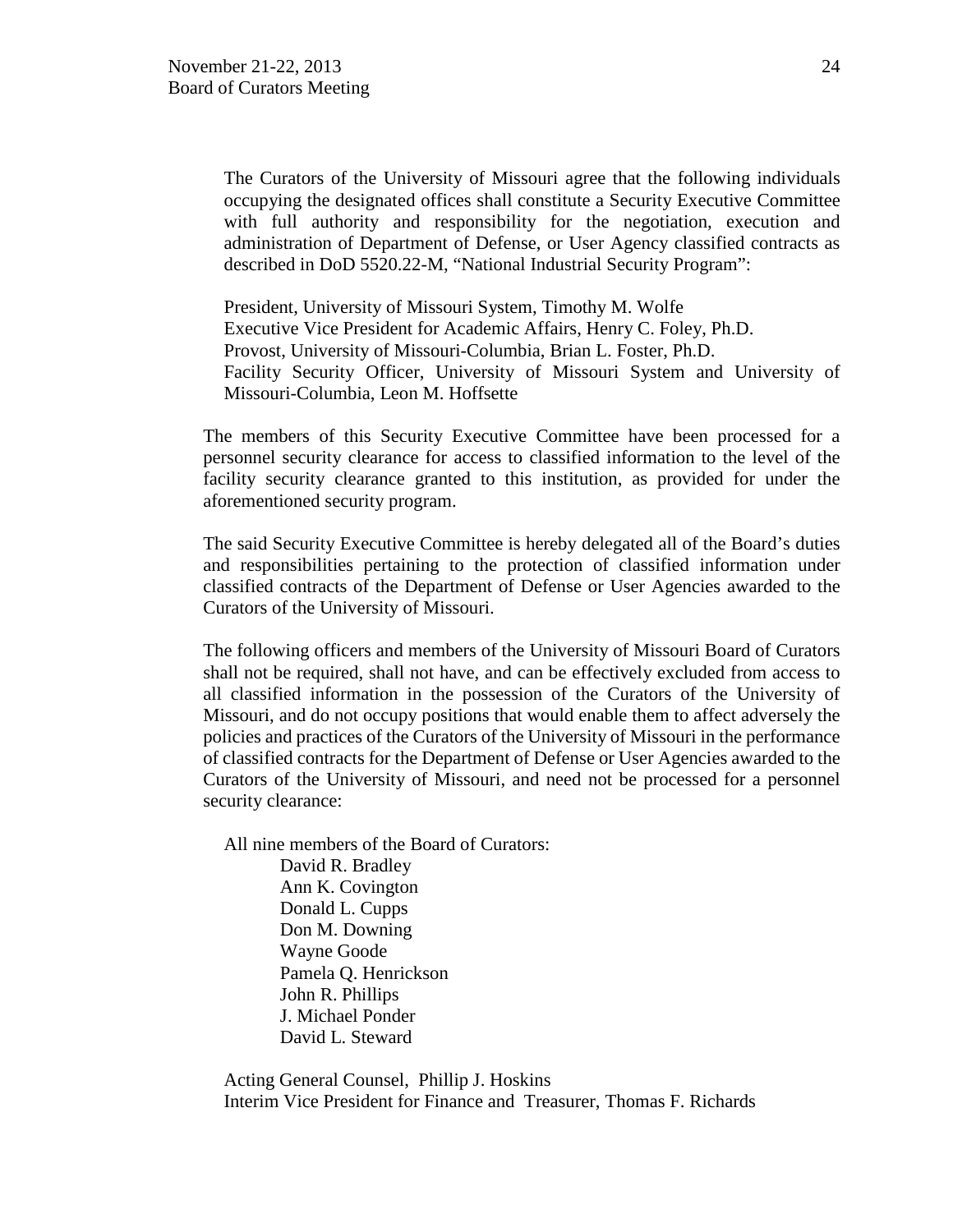Vice President for Information Technology, Gary K. Allen, DVM, Ph.D. Vice President for Human Resources, Elizabeth A. Rodriguez, Ph.D. Vice President for University Relations, Stephen C. Knorr Interim Chancellor, University of Missouri-Columbia, Stephen J. Owens, J.D. Chancellor, University of Missouri-Kansas City, Leo E. Morton Chancellor, University of Missouri-St. Louis, Thomas F. George, Ph.D. Chancellor, Missouri University of Science and Technology, Cheryl B. Schrader, Ph.D. Chief of Staff, Robert W. Schwartz, Ph.D.

9. Amendment to the Collected Rules and Regulations, Section 300.040 Faculty Bylaws of the University of Missouri – St. Louis

#### **Collected Rules and Regulations 300.040, Faculty Bylaws of the University of Missouri-St. Louis Chapter 300: Faculty Bylaws**

Bd. Min 3-19-71; Amended 10-12-73, 2-18-77, 12-15-78, 6-18-82, 2-11-83, 6-24- 83, 5-4-84, 5-3-85, 7-29-88, 3-10-89, 6-22-90; 5-3-91; Revised 1-29-92; 5-8-92, 5-6-93; 3-29-94; 3-24-95; 4-25-96; 5-29-97; 10-16-98; Amended 5-27-99; Bd. Min 3-23-00; Revised 9-28-01, 12-01-05. Amended Bd. Min. 12-15-06; 06-06-08, 12-10-10; Amended Bd. Min. 11-22-13.

**Faculty Senate Of The University Of Missouri-St. Louis** (Hereinafter referred to as Senate)

- 1. **Functions** It shall be the responsibility of the Senate to exercise those functions of the Faculty (see Section 300.040 A.2) not reserved by the Faculty as a body or specifically delegated to the University Assembly (Section 300.040 D).
- 2. **Committees of the Senate** In their deliberations the committees shall, when appropriate, consult with the Chancellor or other administrative officers; with representatives of the separate schools, colleges, and other parallel units which may be created from time to time; with departments and concerned faculty; and with students and student organizations. Committee recommendations shall be made to the Senate or to the appropriate administrative officer.

The Senate shall establish the following standing committees:

a. **Committee on Committees** - The Committee on Committees shall be responsible for nominating for election all faculty members of the committees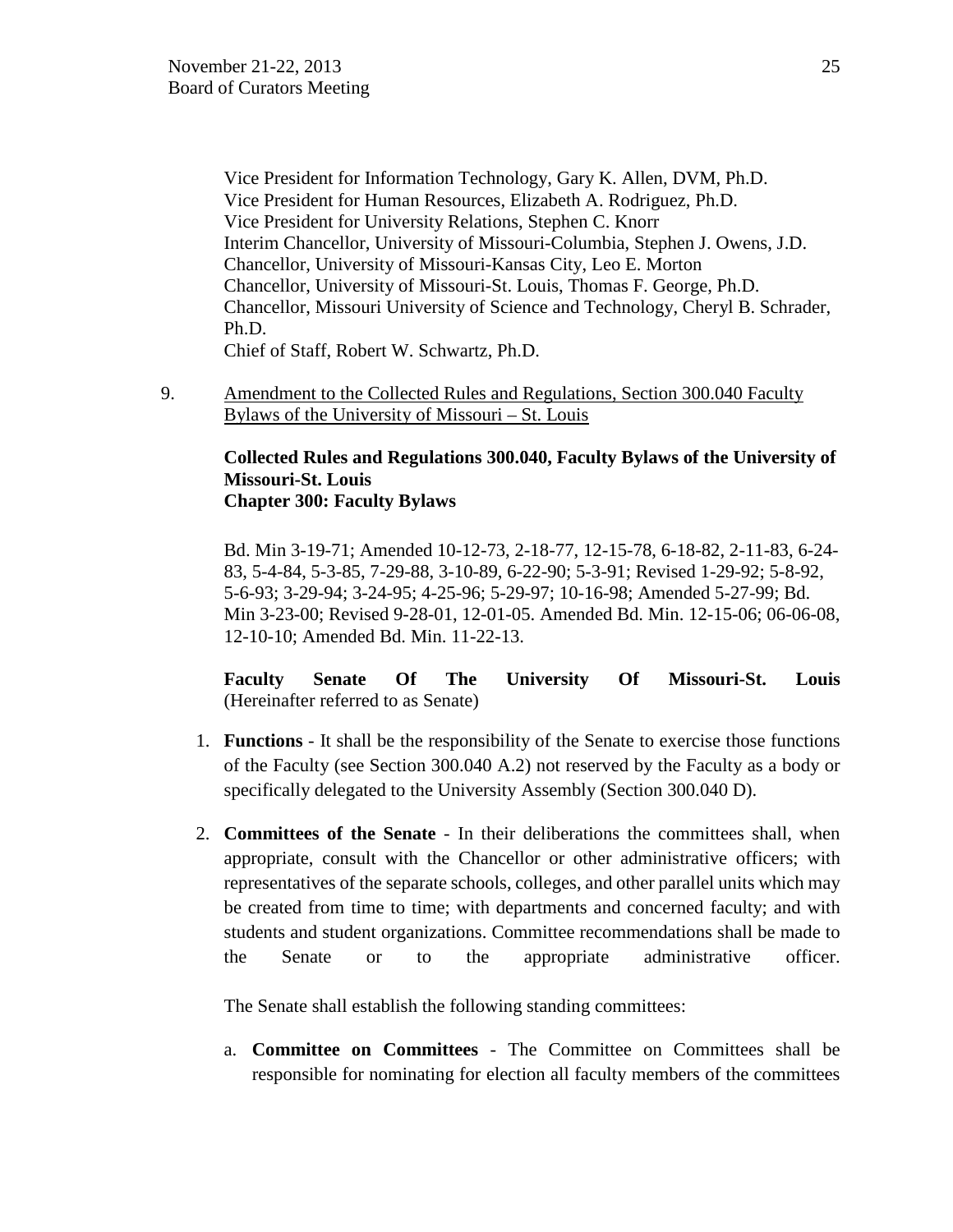of the Senate and the University Assembly. The chair of the Committee shall be a faculty Senator.

- b. **Steering Committee of the Faculty Senate and University Assembly** (hereinafter referred to as the Steering Committee) - The Steering Committee shall consist of the Senate Chairperson, who shall serve as Chairperson of the Steering Committee, the Chancellor, the Secretary of the Senate, and three elected Senators. Chairs of Senate and Assembly Committees will be asked to attend Steering Committee meetings when their committees have items for the agenda of the next Senate or Assembly meeting. It shall be the responsibility of the Steering Committee:
	- (1) To call regular and special meetings of the Senate and Assembly and to prepare the agenda prior to each meeting.
	- (2) To coordinate the work and activities of the Senate and Assembly and of Senate and Assembly committees.
	- (3) To meet regularly and frequently with the Chancellor to discuss matters of policy concerning the University of Missouri-St. Louis.
	- (4) As an agency of the Senate and Assembly, to maintain avenues of communication with the Faculty and student body of the University of Missouri-St. Louis, with campus administrative officers and the governing board of the University.
	- (5) To establish all guidelines for elections for membership in the Senate and Assembly and to supervise said elections.
- c. **Committee on Curriculum and Instruction** The Committee shall have general responsibility for recommending to the Senate policies and procedures in the area of curriculum and instruction. It shall also recommend policies regarding graduation requirements, special honors programs, and academic publications such as catalogs and schedules of courses.
	- (1) The Committee also shall regularly recommend to the Senate the calendar of the University. It shall recommend policies relating to schedules of classes and final examination schedules. Departures from calendars and examination schedules will be recommended by this Committee.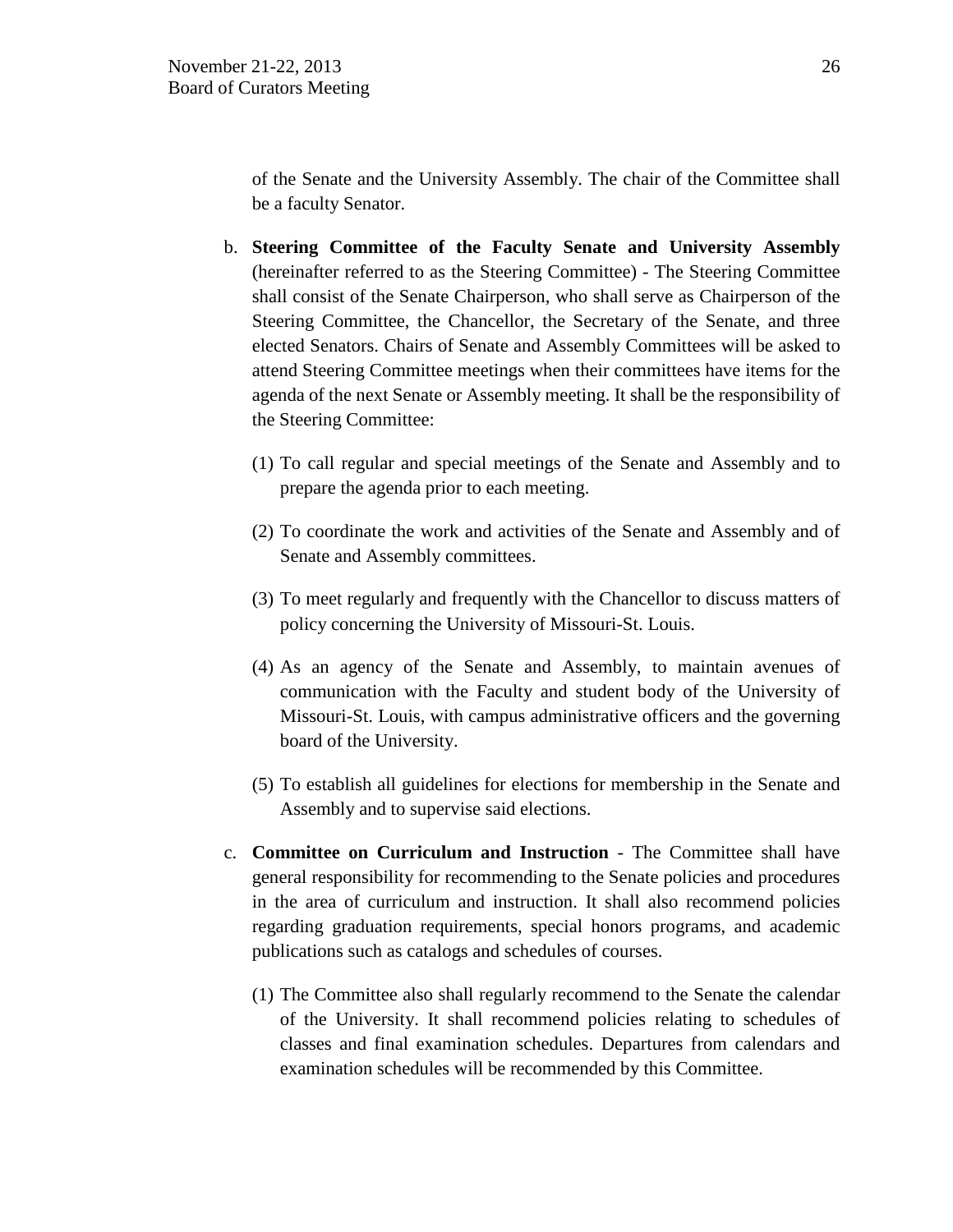- (2) New degrees and degree programs proposed by the separate schools, colleges, and such other parallel units as may be created from time to time, shall be submitted by the appropriate dean or equivalent to the Committee for recommendation to the Senate.
- (3) Curricular additions and changes will be sent by the appropriate dean or equivalent to the Committee to be examined for overlap and duplication. In the absence of overlap and/or duplication, such proposals will be reported to the Senate.
- d. **Committee on Appointments, Tenure, and Promotion** The Committee shall consist of full professors holding a tenure appointment. There shall be one member on the Committee elected from each of the following units: Humanities, Natural Sciences/Mathematics, Social Sciences, Fine Arts & Communication, Business Administration, Education, Nursing, Optometry, and such parallel units as may be created from time to time. There shall also be two members elected at large from the campus. The Committee shall elect a chairperson from among its members.
	- (1) Initial academic appointments to the University of Missouri-St. Louis recommended as tenure appointments shall be submitted by the Department or Division concerned through the Dean or equivalent of the appropriate school, college, or other parallel unit. The Dean or equivalent shall forward the Department's or Division's recommendations with the Dean's or equivalent's own recommendations for approval or disapproval. After consideration, the Committee on Appointments, Tenure, and Promotion shall submit its recommendations to the Chancellor.
	- (2) Tenure recommendations for Faculty holding term appointments, and recommendations for promotion above the rank of assistant professor, shall be made in accordance with the procedure outlined above.
	- (3) It shall be the responsibility of this Committee together with the appropriate administrative officers, to establish, develop, and maintain in all areas of the University the highest standards of faculty quality.
- e. **Committee on Promotion of Non-Tenure Track Faculty** The Committee shall consist of eligible faculty holding the rank of Teaching Professor, Clinical Professor, Extension Professor, or Research Professor and at least one full professor. There shall be one member on the Committee elected from each of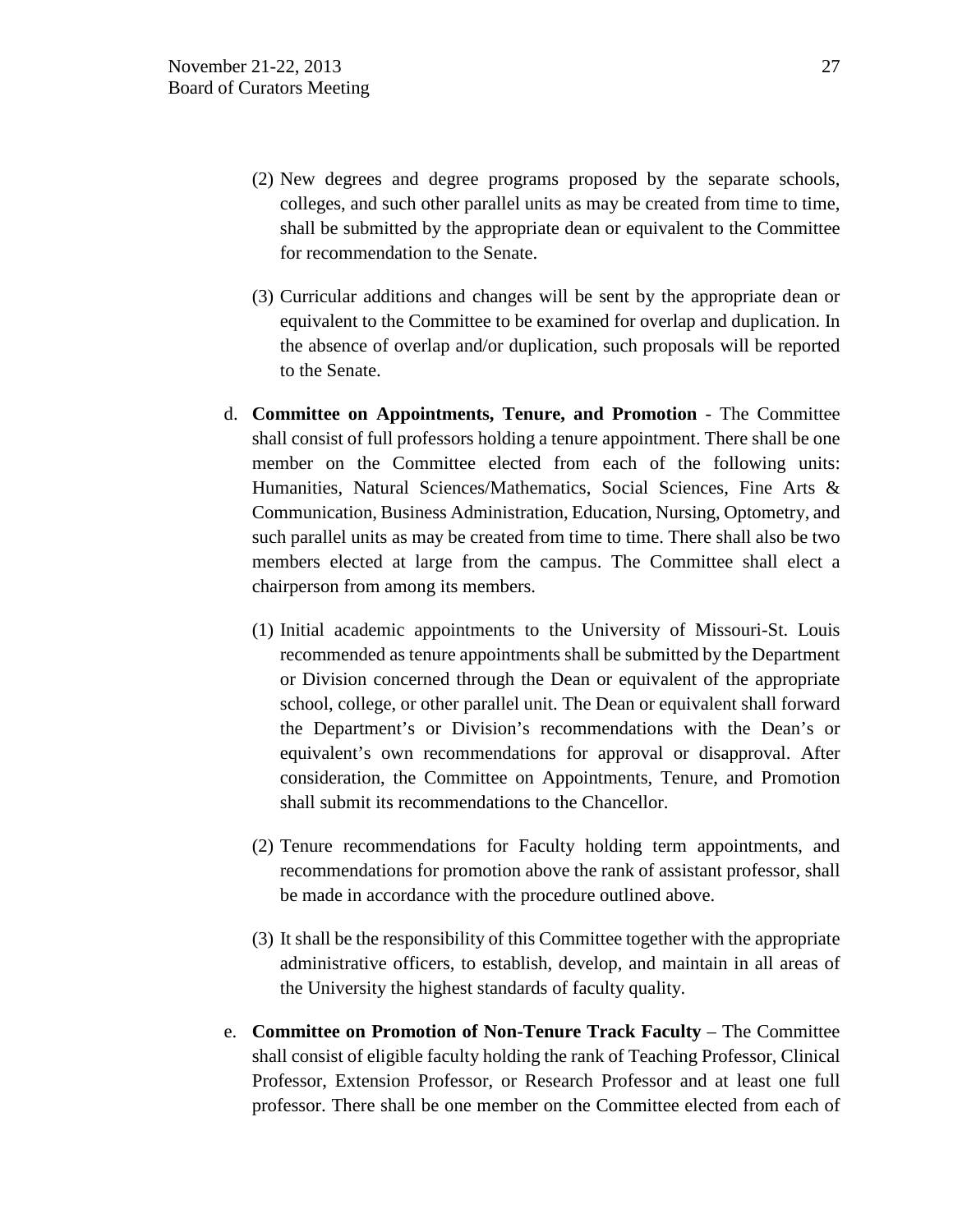the following units: Humanities, Natural Sciences/Mathematics, Social Sciences, Fine Arts & Communication, Business Administration, Education, Nursing, Optometry, and such parallel units as may be created from time to time. There shall also be two faculty members elected at large from the campus. The Committee shall elect a chairperson from among its members.

- (1) The Dean or equivalent shall forward the Department's or Division's recommendations with the Dean's (or equivalent) own recommendation for approval or disapproval of promotion to the Committee. After consideration, the Committee shall submit its recommendation to the Chancellor.
- (2) Promotion recommendations will be made in accordance with procedures determined by the Committee, consistent with the *Collected Rules and Regulations of the University of Missouri*.
- (3) The committee shall use standards created by the academic units and shall not create additional campus-wide standards.
- (4) It shall be the responsibility of this Committee, together with the appropriate administrative officers, to establish, develop, and maintain in all areas of the University the highest standards of faculty quality.
- f. **Committee on Research** The Committee shall consist of two panels, one meeting in the fall semester and the other meeting in the spring semester.
	- (1) The Fall and Spring panels shall meet jointly in the fall to elect a committee chairperson, to clarify program objectives, to coordinate deadlines, to set guidelines for research proposals and awards, and to recommend policy to the senior campus research administrator. The panels shall meet separately to elect their respective panel leaders in the fall. Thereafter, the panels shall meet during their semester of service to advise and make recommendations on:
		- (a) Competitions for internal grant funds, including financial support during the summer and during research leaves, support for research assistants, grants for equipment and supplies, and funds for travel to research locations, and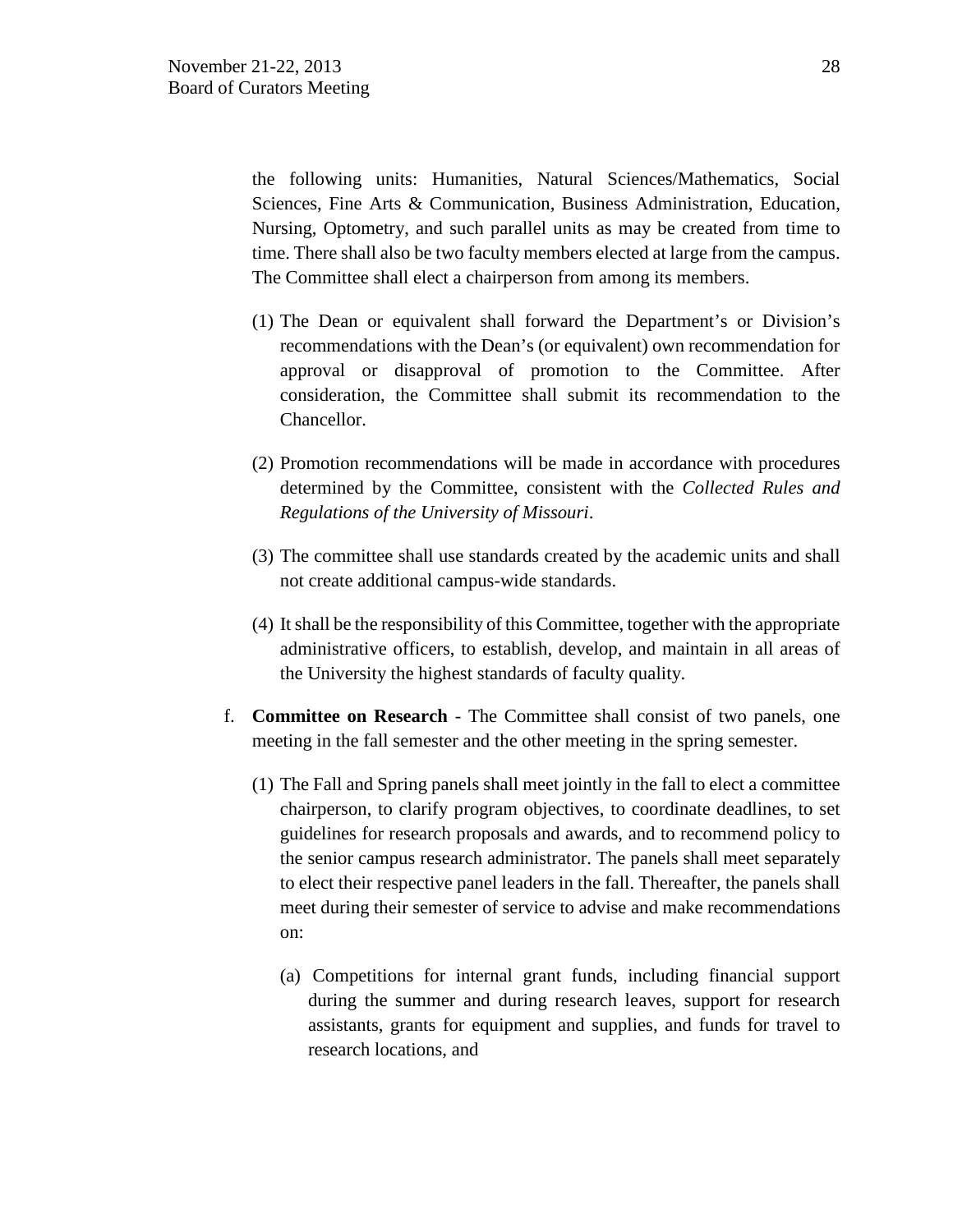- (b) Nominations for campus, University, and external research awards that are available campus-wide.
- (2) The panels shall also meet jointly after the Spring Panel has completed its work in order to review procedures and develop recommendations for the following year's committee to consider.
- (3) The committee chairperson shall vote only as a member of the panel to which he/she has been elected.
- (4) Panel members are ineligible to receive funding and awards under the jurisdiction of the panel on which they serve during the period of their service on the panel. The committee chairperson is ineligible to receive funding and awards under the Committee's jurisdiction during the entire year of his/her service as chairperson.
- g. **Committee on University Libraries**  The Committee shall advise the Dean of Libraries on policy issues, including budgetary issues; serve as liaison between the libraries and the University community via the Senate; advise the University administration about policies and recommendations adopted by the Senate or the Committee; and consider any matter referred by the Senate, the Dean of Libraries, or any member of the campus community.
- h. **Committee on Faculty Teaching and Service Awards** The Committee shall formulate and publish guidelines for campus-wide teaching and service awards; solicit nominations for these awards as well as University and external teaching and service awards; and recommend candidates to the Chancellor. Members of the Committee are ineligible to receive awards under the Committee's jurisdiction during the entire period of their service on the Committee.
- i. **Committee on the Assessment of Educational Outcomes** The Committee shall have the general responsibility of making recommendations concerning policies in the area of assessment of educational outcomes and related matters. The Committee shall also regularly review and advise on policies and procedures in this area and recommend changes when appropriate.
- j. **Committee on Research Policy**  The Committee on Research Policy shall be responsible for recommending and reviewing policy in the areas of research and research administration and for advising the Vice Provost for Research.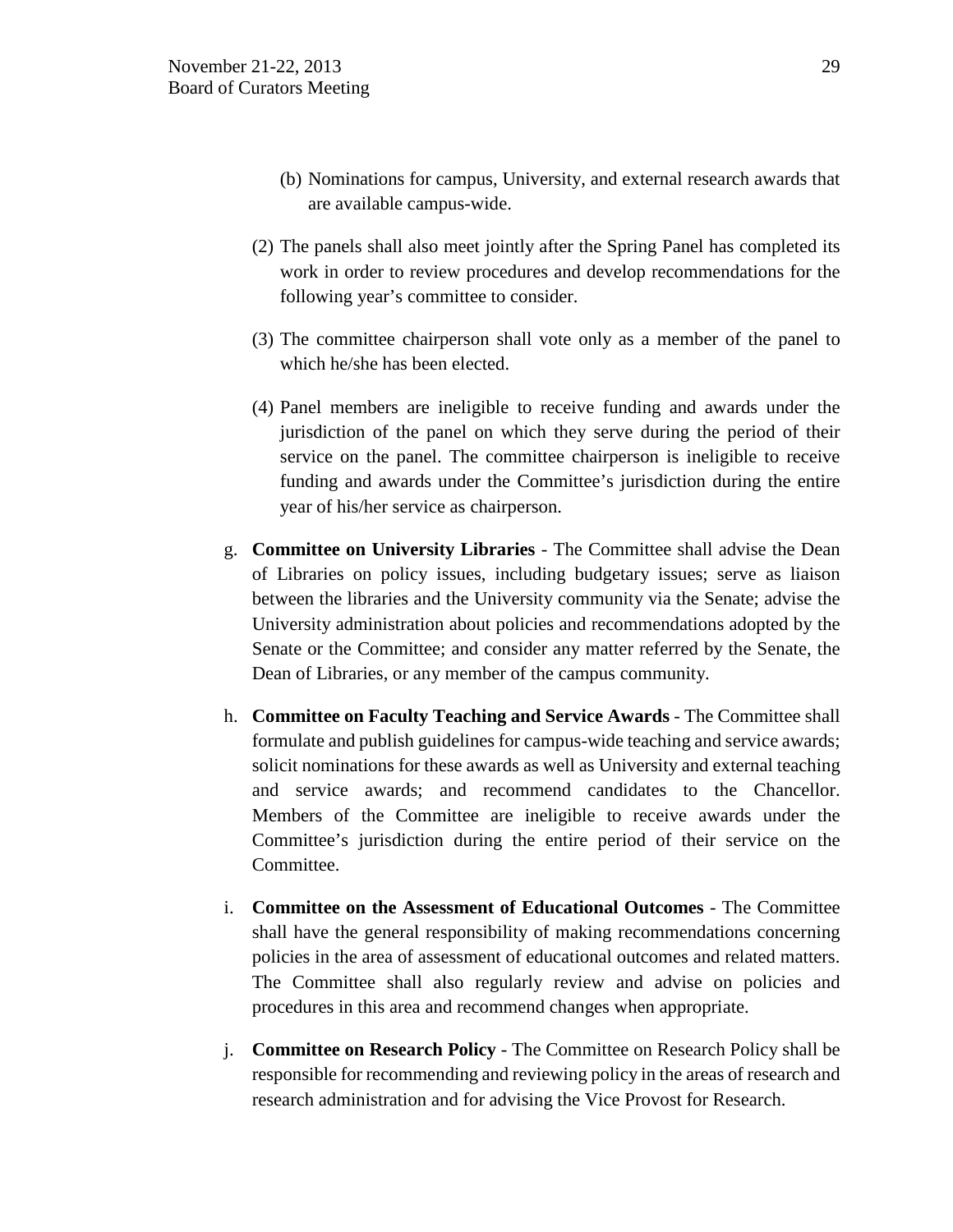- k. **Academic Advisory Committee** The Committee shall have the general responsibility of making recommendations to the Vice Chancellor for Academic Affairs on academic issues affecting the University, including recommending general policies and procedures governing the evaluation of academic instruction and advisement.
- l. **Committee on Bylaws and Rules for the Faculty Senate and University Assembly** - The Committee shall:
	- (1) Receive all proposals for Bylaws changes, review proposed Bylaws changes, and initiate the process of Bylaws changes as smoothly and infrequently as possible.
	- (2) Recommend interpretation of the Bylaws upon the written request of the Senate Chairperson, and report its conclusions to the Senate.
	- (3) Compile and maintain a current set of Senate and Assembly Operating Rules, consider changes in Operating Rules, and report recommendations regarding Operating Rules to the Senate.
- m. **Committee on Research Misconduct** The Committee shall perform the responsibilities prescribed by the Collected Rules and Regulations of the University of Missouri (420.020), "Procedures Governing the Disposition of Charges of Research Dishonesty by Academic Faculty and Staff."
- n. **Committee on Issues of Tenure Removal** The Committee shall conduct hearings in removal cases or in disputed cases involving tenure rights and status as provided for in the Academic Tenure Regulations of the University of Missouri. This committee is that referred to as the Campus Faculty Committee on Tenure in the Academic Tenure Regulations. Grievances by faculty members shall be handled through the Academic Grievances Procedure, expect as specified in Section 300.040 C.4.1.(1).
- o. **Ad hoc Committees** As the need arises, the Senate shall establish or recommend to the Chancellor establishment of ad hoc committees. Ad hoc Senate Committees shall be established through Senate approval of nominees selected by the Senate Committee on Committees or by nomination from the floor of the Senate. The faculty composition for each ad hoc committee shall be determined by the Senate.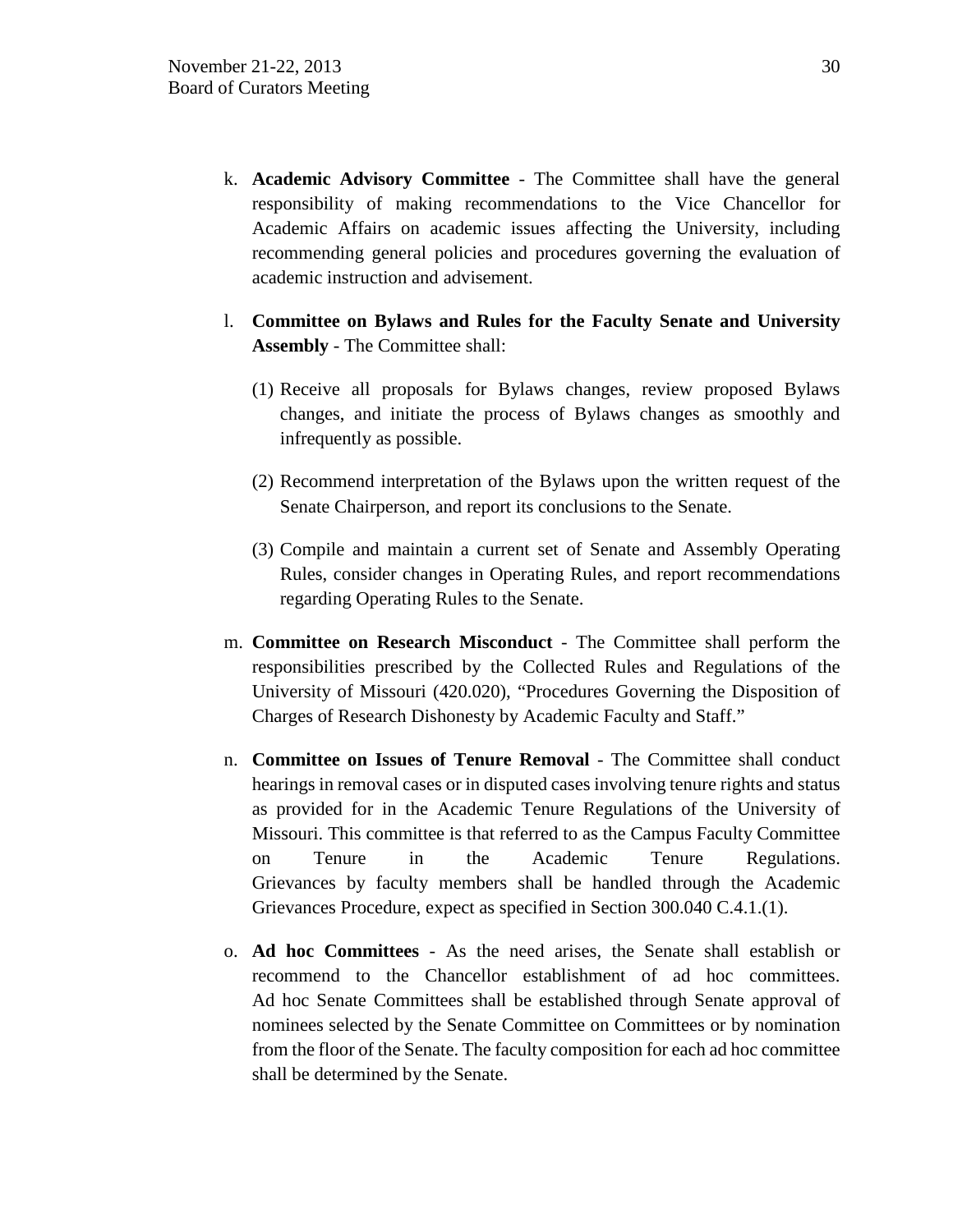- p. **University-Wide and Statewide Committees** Reports from University-wide and statewide committees may be presented to the Senate. Whenever possible, representatives of the University of Missouri-St. Louis serving on Universitywide and/or statewide committees should advise the Senate Steering Committee if a report to the Senate is necessary.
- D. **University Assembly Of The University Of Missouri-St. Louis** (Hereinafter referred to as Assembly)
	- 1. **Membership** The voting members of the Assembly shall consist of the elected members of the Senate; the President; the Chancellor; the Vice Chancellor for Academic Affairs; the Dean of the Graduate School; the Vice Provost for Student Affairs; the Dean of Continuing Education; student representatives equal in number to one-third of the faculty members of the Assembly; and three staff members, including the President of the Staff Association. Non-voting members shall consist of vice chancellors and vice provosts not already included, deans of all colleges and schools (whether or not their faculties are represented), the Dean of Libraries, and the President of the Student Government Association.
	- 2. **Functions** It shall be the responsibility of the Assembly to exercise those functions of the Faculty (see Section 300.040 A.2) delegated by the Faculty as a body.
	- 3. **Meetings and Officers** The Assembly shall meet regularly every other month during the academic year or in special meetings as called by the Steering Committee of the Senate and the Assembly (hereinafter referred to as the Steering Committee). The Steering Committee shall call a special meeting of the Assembly on request of the Chancellor or of any five members of the Assembly. Proceedings in Assembly meetings shall be in accordance with the rules set forth in the most recent edition of Robert's Rules of Order. A quorum shall consist of a majority of elected representatives.
		- a. The elected officers of the Assembly shall be the same as those for the Senate.
		- b. The Chairperson, or in the Chairperson's absence a voting member of the Assembly designated by the Chairperson, shall be the presiding officer at each meeting of the Assembly.
	- 4. **Committees of the Assembly** All members of the eligible faculty, Administration, and Staff shall be eligible to serve on Assembly committees.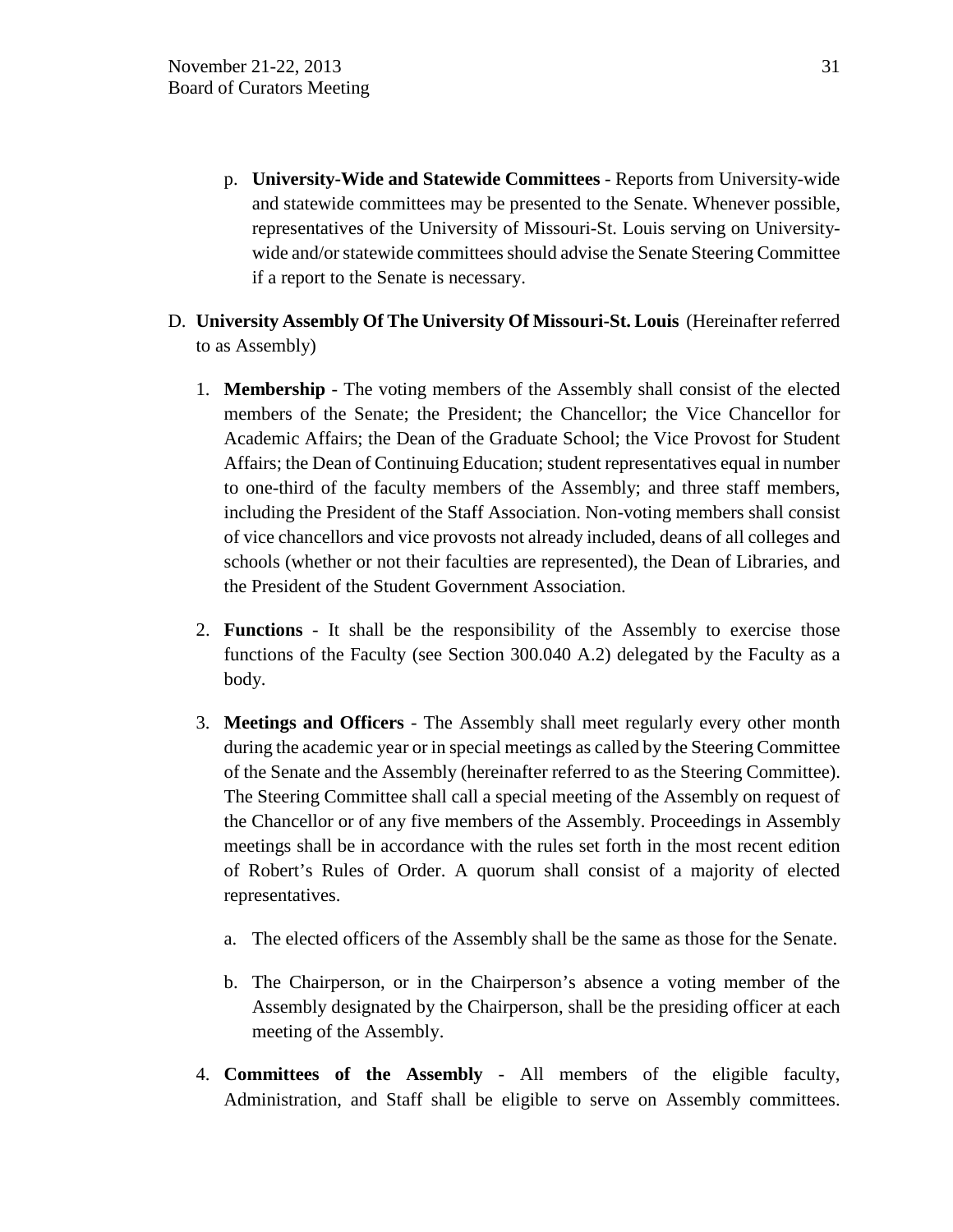Students who satisfy the eligibility requirements for service on the Assembly shall also be eligible to serve on Assembly committees. The standing committees of the Assembly shall be elected each year at the first organizational meeting of the Assembly.

The Assembly shall establish the following standing committees:

- a. **Administrator Evaluation** The Committee shall annually conduct an evaluation of administrators on the UM-St. Louis campus.
- b. **Budget and Planning Committee** The Committee shall examine general budgetary allocations and priorities, shall consider questions relating to the development of the University of Missouri-St. Louis and to the University of Missouri as a whole, and shall make recommendations on development and fiscal matters to the Chancellor. The Committee shall report on its work at each Assembly and each Senate meeting.
- c. **Committee on Recruitment, Admissions, Retention, and Student Financial Aid** - The Committee shall:
	- (1) Monitor processes associated with recruitment, admissions, retention, and student financial aid and facilitate reporting to the Assembly.
	- (2) Recommend policies and procedures to the Assembly, the Director of Admissions, and the Director of Student Financial Aid regarding recruitment, admissions, retention, and student financial aid.
	- (3) Facilitate discussion with administrators and students on policies and procedures regarding scholarships, advisement and appeals.
- d. **Committee on Student Affairs** The Committee on Student Affairs shall be responsible for recommending and reviewing policy in the areas of nonacademic regulations and student services, and for advising the Vice Provost for Student Affairs. The responsibilities of the Committee may be exercised by subcommittees established in any of the above areas. Faculty and staff members with administrative responsibilities in these areas shall be members of the subcommittees dealing in those areas. This charge does not contradict nor supersede the explicit charge of any of the other standing committees of the Assembly.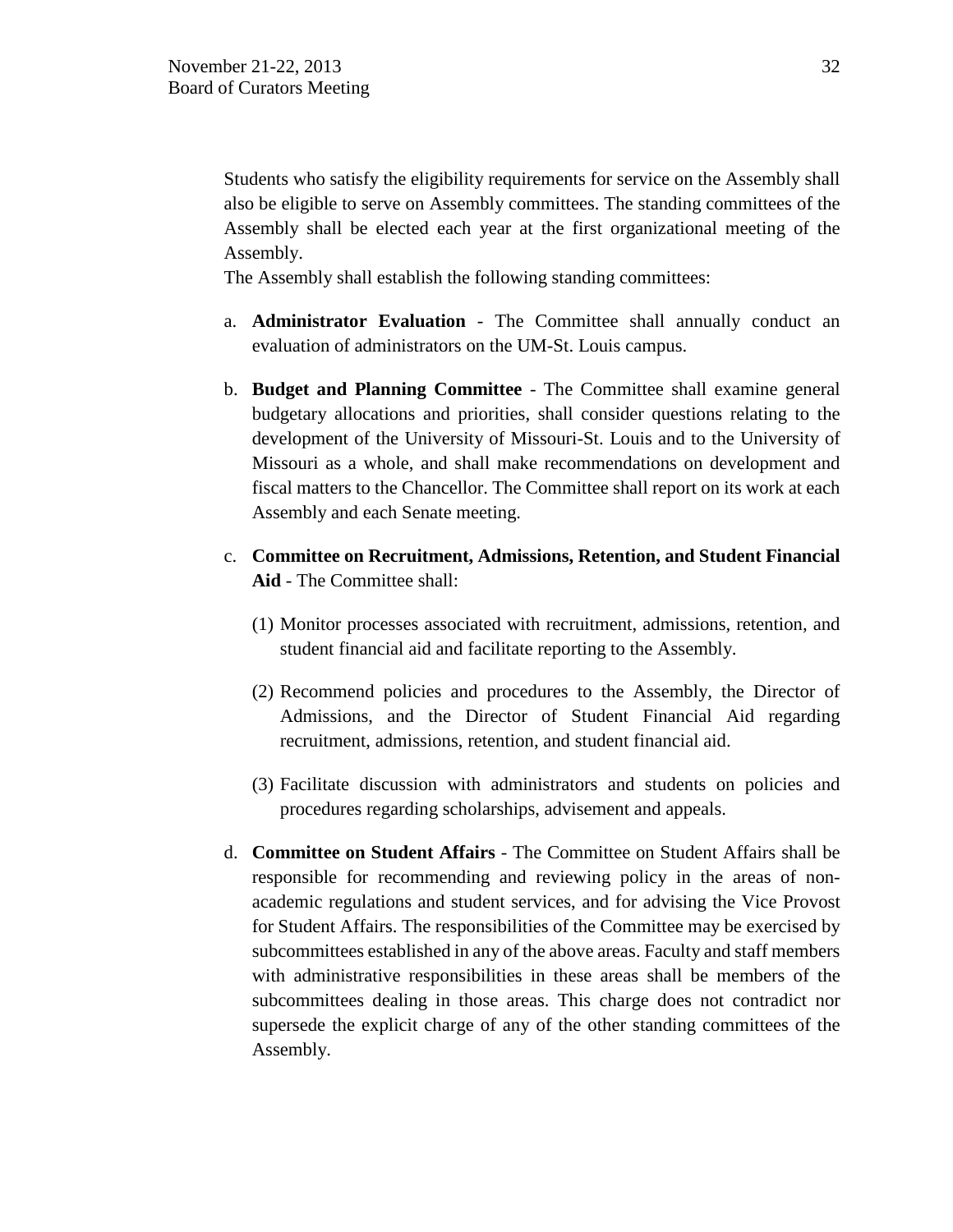- e. **Committee on Student Publications** The Committee on Student Publications shall be responsible for recommending and reviewing policy concerning student publications which are directly funded by the University. This charge does not contradict nor supersede the explicit charge of any of the other standing committees of the Assembly.
- f. **Committee on Physical Facilities, Space, and General Services** The Committee shall have the general responsibility for recommending to the Assembly policies and procedures in the areas of campus facilities and general services. It shall act in an advisory and fact-finding capacity for the planning of physical facilities, review and report priority matters relating to maintenance, construction, and support services to the Assembly, and review and process complaints and suggestions regarding physical facilities and services. The Committee shall be responsible for formulating long-range space recommendations including the type and amount of space needed, and priorities. Proposals for a long-term or campus-wide nature will be brought to the Assembly for discussion, debate, and ultimate recommendation to the Chancellor.

Allocation of existing unused space will be recommended to the Chancellor by the Committee and reported to the Assembly.

- g. **Committee on Information Technology** The Committee shall be responsible for general policy issues regarding campus information technology.
- h. **Ad hoc Committees** As the need arises, the Assembly shall establish or recommend to the Chancellor establishment of ad hoc committees. Ad hoc Assembly committees shall be established through Assembly approval of nominees selected by the Senate/Assembly Committee on Committees or by nomination from the floor of the Assembly. The composition for each ad hoc committee shall be determined by the University Assembly.

## 10. Property Easements, Frederick Building, LLC, MU

That the Vice President for Finance be authorized to grant a Utility and Pedestrian Access Easement and a Temporary Construction Easement on a tract of land located on the west side of Hitt Street, north of University Avenue and south of the Hitt Street Parking Garage, Columbia, Missouri, to Frederick Building, L.L.C., a Missouri limited liability company, for the University of Missouri-Columbia.

The legal descriptions of the tracts are as follows: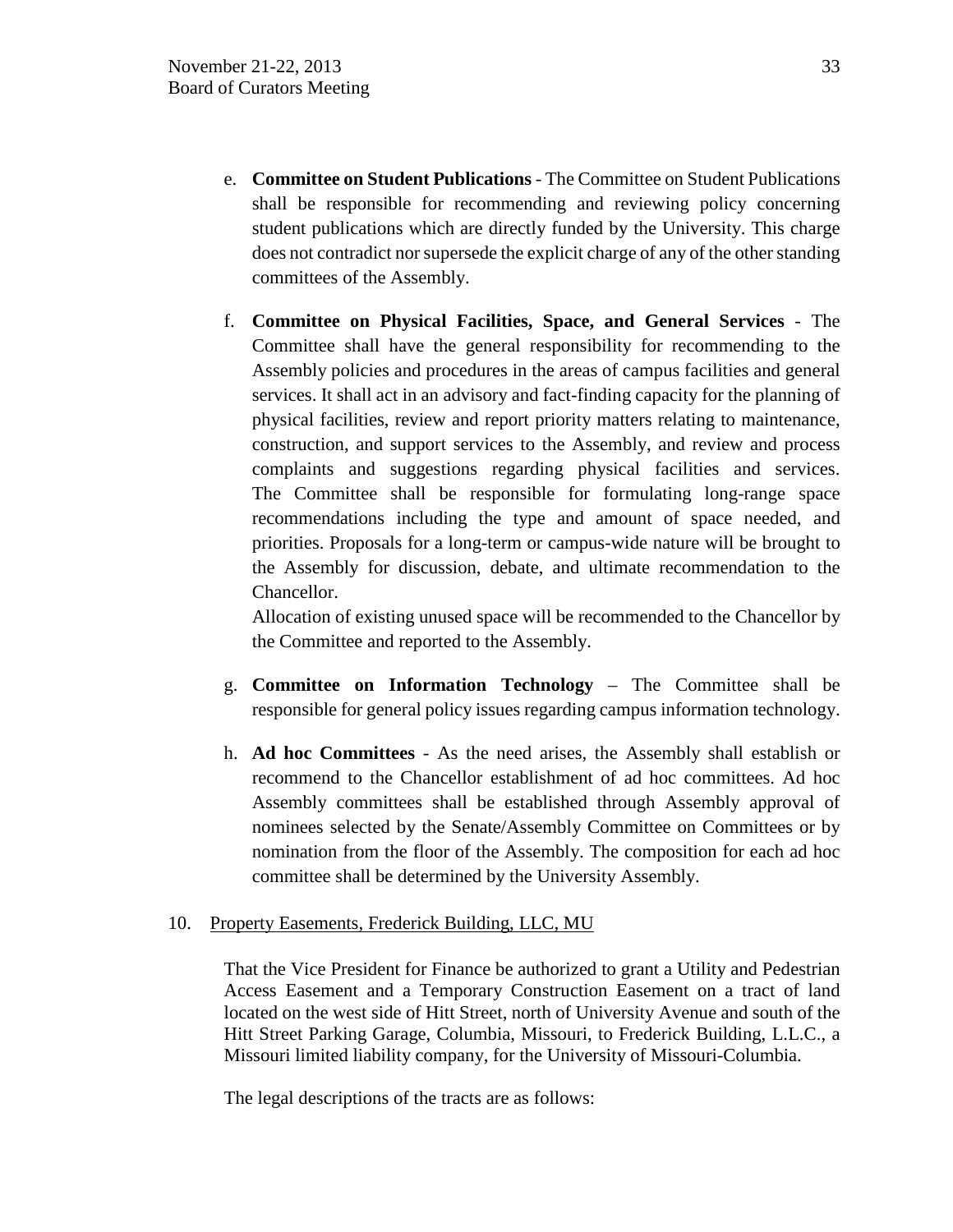Utility and Pedestrian Access Easement:

A TRACT OF LAND LOCATED IN THE NORTHEAST QUARTER OF SECTION 13, TOWNSHIP 48 NORTH, RANGE 13 WEST, COLUMBIA, BOONE COUNTY, MISSOURI AND BEING PART OF LOTS 12 OF WOODSON'S ADDITION, RECORDED IN BOOK 40, PAGE 201, AND THE VACATED ALLEY DESCRIBED BY ORDINANCE RECORDED IN BOOK 1307, PAGE 685 AND BEING PART OF THE LAND DESCRIBED BY THE WARRANTY DEED RECORDED IN BOOK 1910, PAGE 349 AND BEING MORE PARTICULARLY DESCRIBED AS FOLLOWS:

COMMENCING AT THE SOUTHEAST CORNER OF SAID LOT 12 AND WITH THE SOUTH LINE THEREOF, N 89°32'25"W, 108.33 FEET TO THE POINT OF BEGINNING;

THENCE FROM THE POINT OF BEGINNING AND CONTINUING WITH SAID SOUTH LINE, N 89°32'25"W, 91.67 FEET TO THE EAST LINE OF LOT 4 OF ANDERSON'S ADDITION RECORDED IN PLAT BOOK 1, PAGE 4; THENCE WITH THE EAST LINE OF SAID LOT 4, N 0°11'25"E, 18.00 FEET; THENCE LEAVING SAID EAST LINE OF LOT 4, S 89°32'25"E, 91.67 FEET; THENCE S 0°11'25"W, 18.00 FEET TO THE PONT OF BEGINNING AND CONTAINING 1,650 SQ. FT.

Temporary Construction Easement:

A TRACT OF LAND LOCATED IN THE NORTHEAST QUARTER OF SECTION 13, TOWNSHIP 48 NORTH, RANGE 13 WEST, COLUMBIA, BOONE COUNTY, MISSOURI AND BEING PART OF LOT 12 OF WOODSON'S ADDITION, RECORDED IN BOOK 40, PAGE 201, AND THE VACATED ALLEY DESCRIBED BY ORDINANCE RECORDED IN BOOK 1307, PAGE 685, AND BEING PART OF THE LAND DESCRIBED BY THE WARRANTY DEED RECORDED IN BOOK 1910, PAGE 349 AND BEING MORE PARTICULARLY DESCRIBED AS FOLLOWS:

BEGINNING AT THE SOUTHEAST CORNER OF SAID LOT 12 AND WITH THE SOUTH LINE THEREOF, N 89°32'25"W, 200.00 FEET TO THE EAST LINE OF LOT 4 OF ANDERSON'S ADDITION RECORDED IN PLAT BOOK 1, PAGE 4; THENCE WITH THE EAST LINE OF SAID LOT 4, N 0°11'25"E, 38.91 FEET; THENCE S 89°50'05"E, 157.42 FEET; THENCE N 0°09'55"E, 10.29 FEET TO THE NORTH LINE OF SAID LOT 12; THENCE WITH THE LINES OF SAID LOT 12, S 89°32'25"E, 42.58 FEET; THENCE S 0°11'35"W, 50.00 FEET TO THE POINT OF BEGINNING AND CONTAINING 8317 SQ FT.

Compensation: As negotiated based on appraised values

11. Amendment, Collected Rules and Regulations 220.020 Diplomas and Certificates

**Collected Rules and Regulations Programs, Courses and Student Affairs Chapter 220: Degrees, Diplomas and Honors**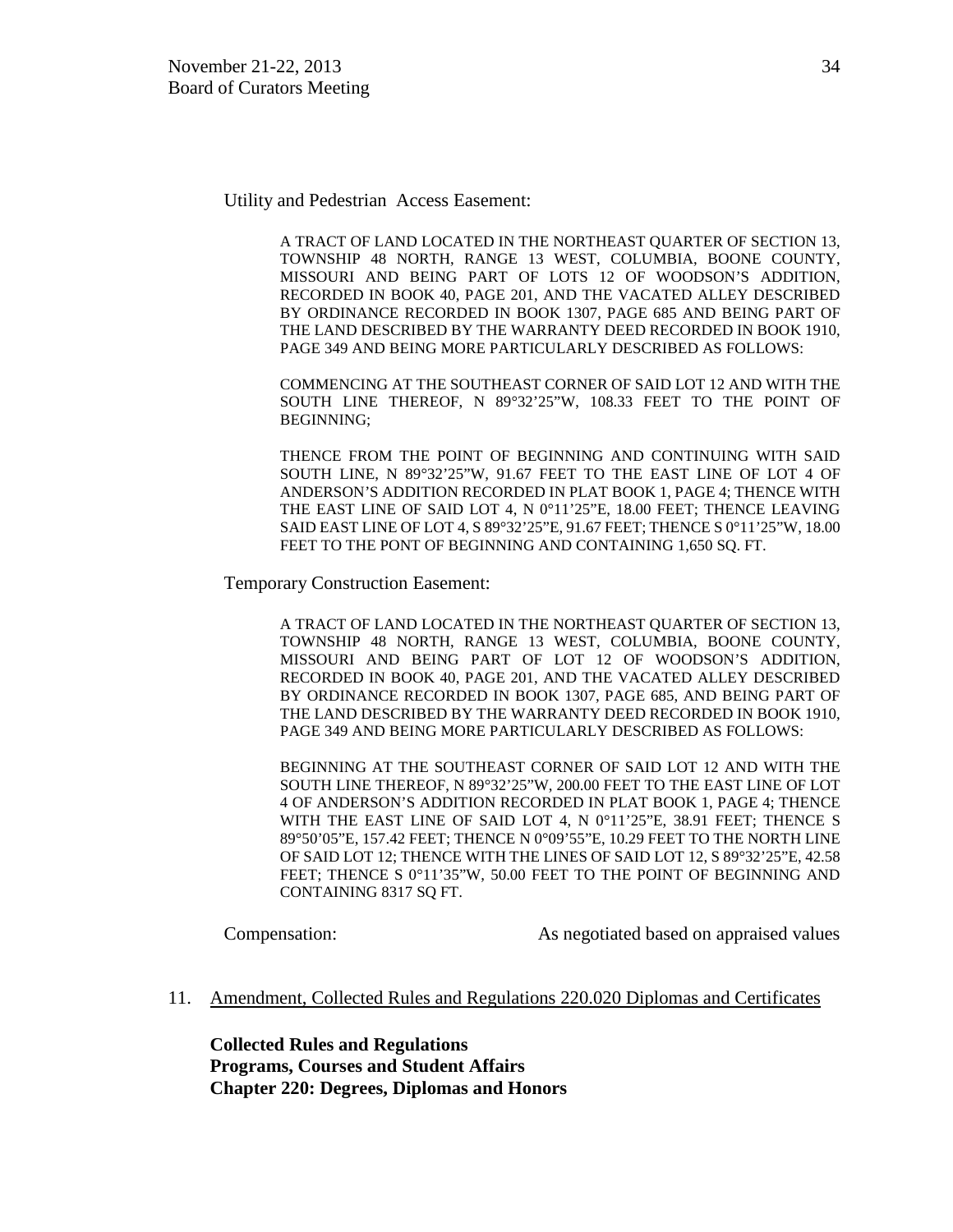#### **220.020 Diplomas and Certificates**

Bd. Min. 1-13-50, 12-7-63, 11-20-64, 2-12-66, 1-19-68, 12-16-77, 2-24-78 and amended 3-25-83, 10-5-07, 11-29-07, 10-24-08, 11-22-13.

- A. **Diplomas** -- The term "diploma" refers to documents issued to substantiate conferral of degrees awarded on the basis of academic credit granted.
	- 1. There shall be only one form of diploma used for the University of Missouri on all campuses, with the form to indicate in the date line the campus where the degree is conferred.
	- 2. Names of candidates for diplomas shall be presented to and approved by the faculty body responsible for the instructional program which leads to the degree. Names of candidates recommended by faculty bodies are to be presented to the Board of Curators for approval.
	- 3. Diplomas are to be ordered by the Office of the Director of Admissions or Office of the Registrar at the campus where the degree is conferred and will include the signatures of the President of the Board of Curators, the President of the University, the Chancellor, and the Dean or on campuses with no schools or colleges, the Provost. In selected cases it may be appropriate for the signatures of two or more chancellors or deans to be included.
	- 4. Diplomas shall be distributed by the Director of Admissions or the Registrar of the campus where the degree is conferred and this officer shall make and keep an official record of the degree and degree program for which each diploma was issued.
	- 5. Upon completion of all requirements for a degree, a student shall receive a diploma for such degree dated the next issuance date.
	- 6. Holders of diplomas from the University of Kansas City may, when a replacement is needed, be issued a duplicate diploma of the University of Missouri with the notation "replacement for diploma of year 19" written on the diploma.
	- 7. A fee may be charged for issuing a duplicate or replacement diploma.
- B. **Diplomas for joint and collaborative degree programs** –The term "joint" refers to programs in which the University of Missouri and a partnering institution collaborate, and in which the contributions of both institutions to the delivery of the academic content of the program are approximately equal; and the term "collaborative" refers to programs in which the University of Missouri and a partnering institution collaborate, and for which the University of Missouri is predominantly responsible for delivering the academic content of the program.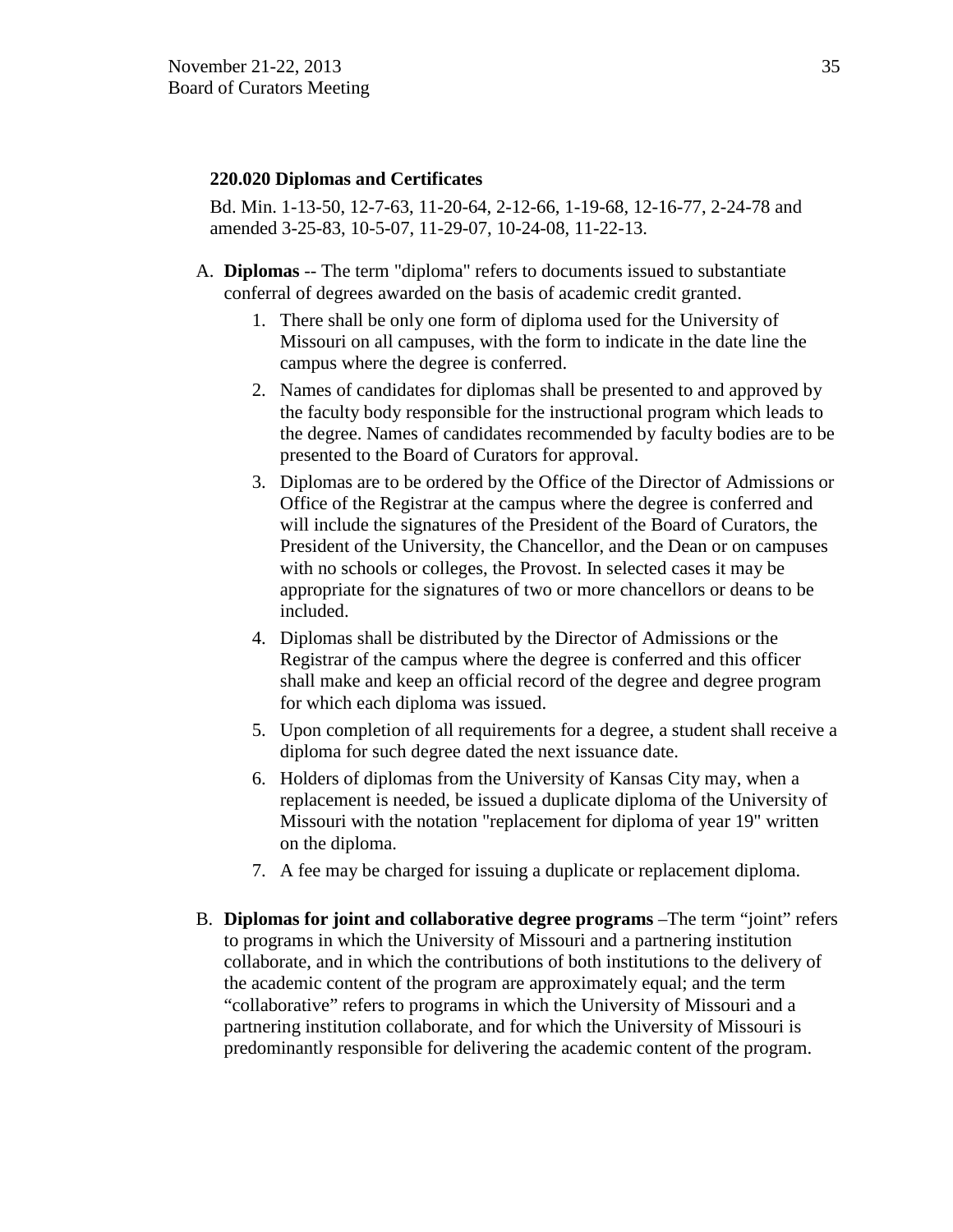- 1. In addition to the requirements listed in Section A.2., candidates must also be approved by the person or body of the partner institution authorized to award degrees from that institution.
- **2.** Using the standard format and procedures for awarding of diplomas as indicated in Section A., diplomas for joint and collaborative graduate degree programs awarded pursuant to a cooperative agreement between the University of Missouri and other Missouri public four-year institutions of higher education who do not offer graduate degrees shall also include the name of the partner institution. (See section 173.005.2(2) Missouri Revised Statutes Cum. Supp. 2007)
- 3. For institutions of higher education and/or collaborative degrees not covered by Section 220.020B.2, the following rule shall apply. Using the standard format and procedures for awarding of diplomas as indicated in Section A, diplomas for collaborative degree programs awarded pursuant to a cooperative agreement between the University of Missouri and other four-year institutions of higher education shall include the words, "in cooperation with" followed by the name of the partner institution only if the quality of the partnering institution has been validated and approved by a campus screening committee, the Provost, the Chancellor, and the President or designee, applying the process and criteria established by the President after consultation with the Intercampus Faculty Council, with such consultation to take place prior to the original establishment of such process and criteria and prior to any amendment of said process and criteria.
- 4. The format of the diploma issued for joint or collaborative degrees shall be approved by the President.
- C. **Certificates** -- The term "certificate" refers to documents attesting completion of non-degree academic programs of study.
	- 1. Certificates may be awarded on the basis of:

(a) Academic credit granted,

(b) Participation in or satisfactory completion of educational conferences, short courses, or non-credit courses of sixteen (16) or more contact hours of instruction,

(c) Satisfactory completion of programs of residency training in the health sciences, and

(d) Attendance at selected University-sponsored non-credit educational activities of at least six (6) but not more than fifteen (15) contact hours of instruction.

2. The awarding of certificates shall be approved by the faculty body or member responsible for the educational program which leads to the certificate. Names of candidates for certificates awarded for academic credit shall be acted on as in Section 220.030A.2.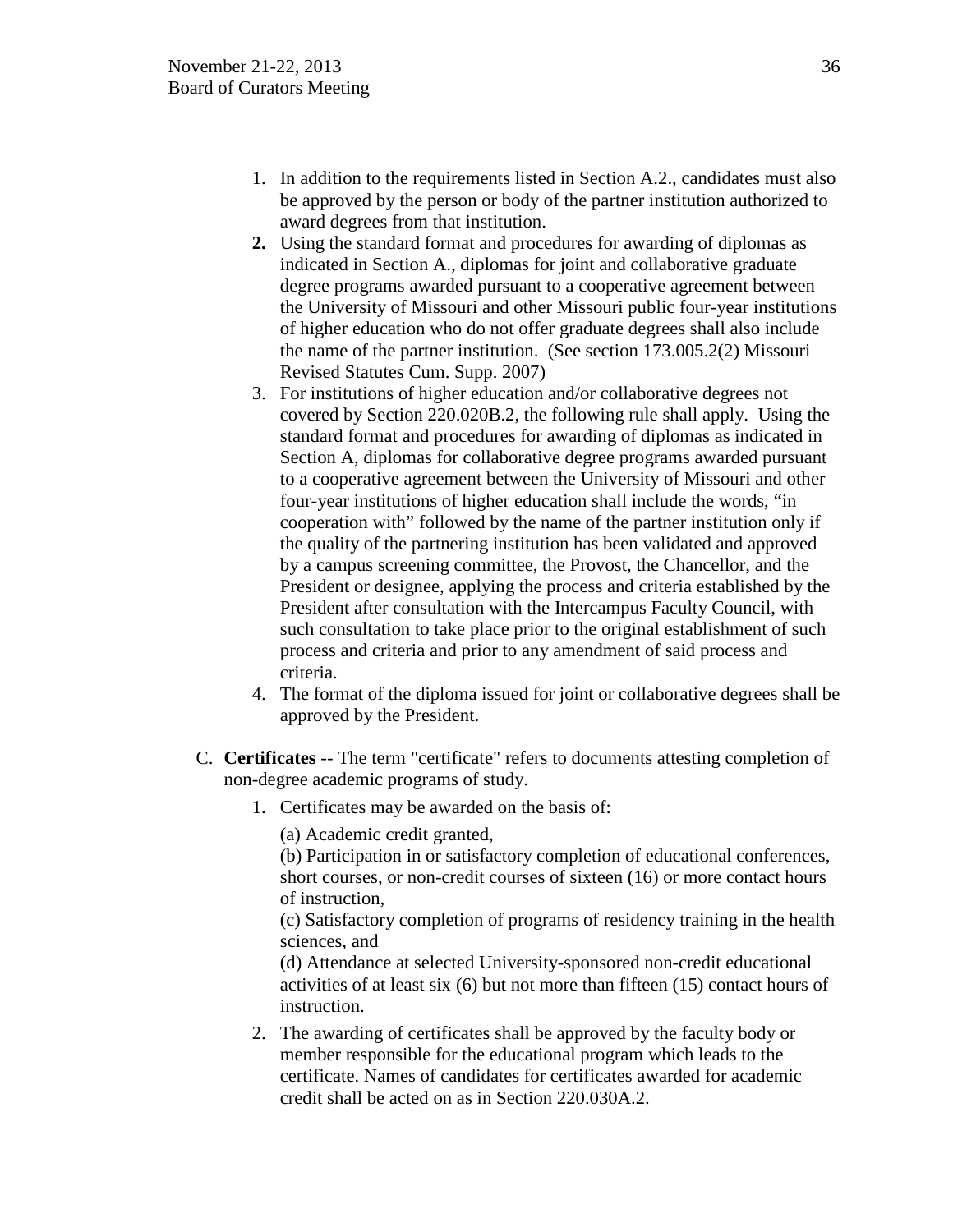- 3. The format of each certificate will be approved by the President. Certificates will include the signatures of University officials authorized by the President or a Chancellor.
- 4. The Director of Admissions or Registrar of the campus where the certificate is issued or the dean of the school or college in the case of certificates for residency training will make and keep an official record of each certificate issued, including the date issued and a description of the program of instruction for which the certificate is issued.
- 5. A fee may be charged for issuing a duplicate certificate.
- 12. Restatement of Collected Rules and Regulations 530.010 Retirement, Disability and Death Benefit Plan; 530.030 Employee Retirement Investment Plan; and 570.010 Supplement Retirement Plan

That Collected Rules and Regulations 530.010, Retirement, Disability and Death Benefit Plan; 530.030 Employee Retirement Investment Plan; and 570.010 Supplement Retirement Plan be restated, although there are no changes to the plans, as required by the Internal Revenue Service prior to the University of Missouri filing the Determination Letter in January 2014. Copies of the plans are on file with the minutes of this meeting.

# Good and Welfare

Draft January 2014 Board of Curators meeting agenda – no discussion (on file)

# Election of Board of Curators Chairperson, 2014

Upon the motion of Curator Ponder, Curator Downing was nominated to serve as

Chairperson of the Board of Curators for the term January 1, 2014 through December 31,

2014. The nomination was seconded by Curator Bradley.

Roll call vote:

Curator Bradley voted yes. Curator Covington voted yes. Curator Cupps voted yes. Curator Downing abstained. Curator Goode voted yes.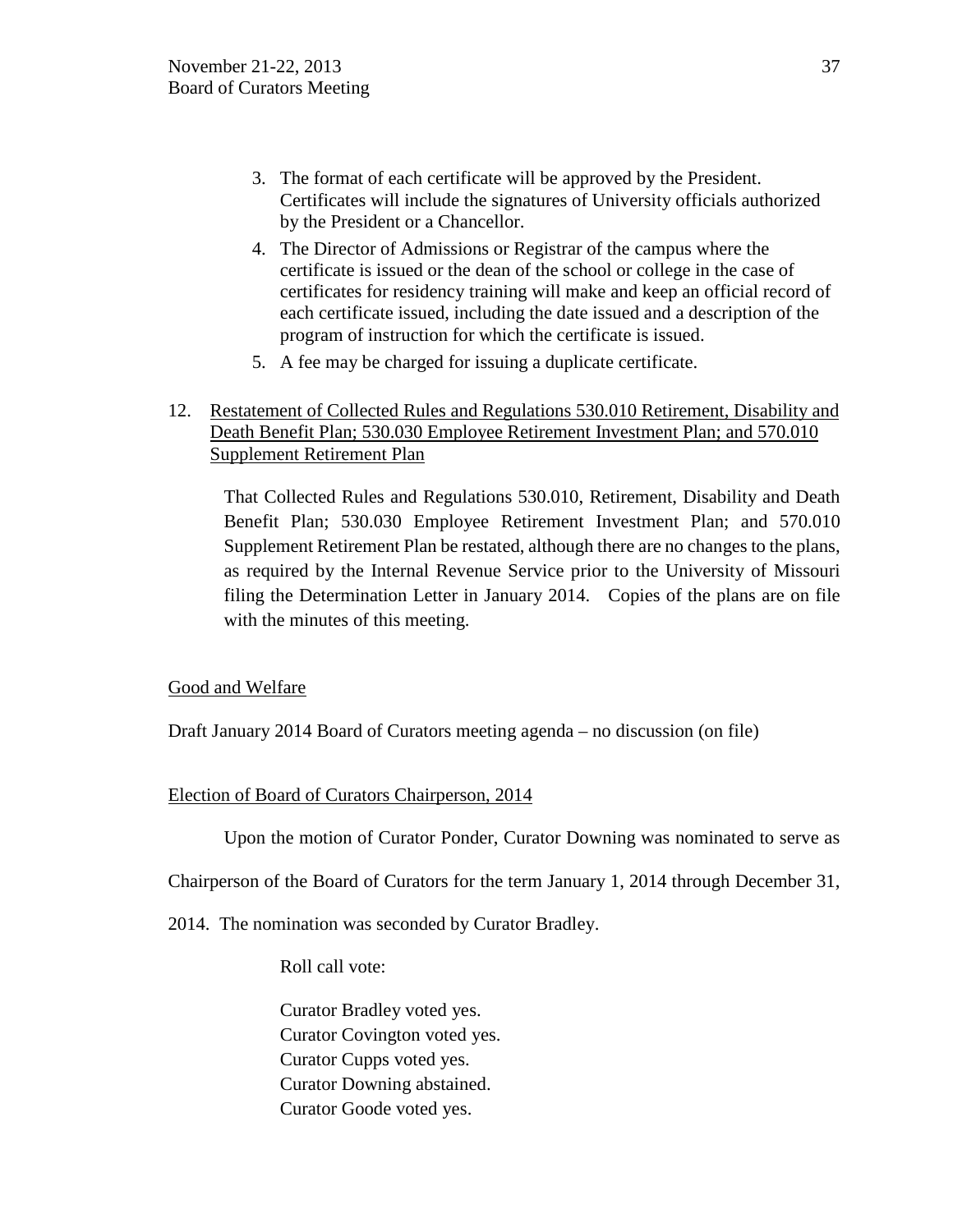Curator Henrickson was absent. Curator Phillips voted yes. Curator Ponder voted yes. Curator Steward voted yes.

The motion carried.

#### Election of Board of Curators Vice Chairperson, 2014

Upon the motion of Curator Covington, Curator Cupps was nominated to serve as

Vice Chairperson of the Board of Curators for the term January 1, 2014 through December

31, 2014. The nomination was seconded by Curator Downing.

Roll call vote:

Curator Bradley voted yes. Curator Covington voted yes. Curator Cupps abstained. Curator Downing voted yes. Curator Goode voted yes. Curator Henrickson was absent. Curator Phillips voted yes. Curator Ponder voted yes. Curator Steward voted yes.

The motion carried.

#### Board Officer Transition

Chairman-Elect Downing presented Chairman Goode with an engraved plaque in recognition of his service as 2013 Board Chair.

Chairman Goode presented Chairman-Elect Downing with The University of Missouri, A Centennial History, a book by Jonas Viles (Curator Emeritus Lichtenegger began this tradition when he served as Chairman of the Board.) Acceptance remarks were made by Curator Downing.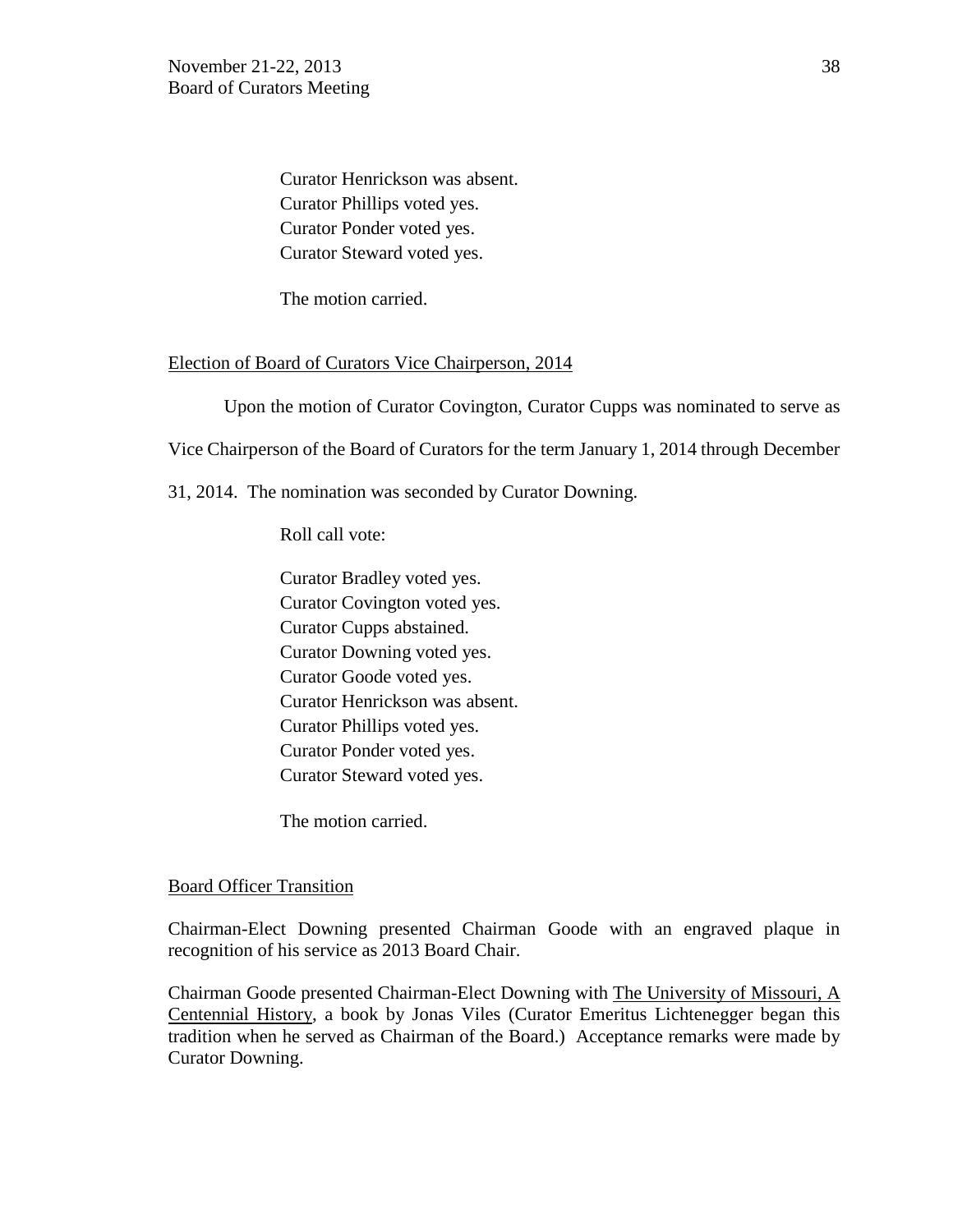It was moved by Curator Steward and seconded by Curator Covington, that the public session of the Board of Curators meeting, November 21-22, 2013, be adjourned.

Roll call vote:

Curator Bradley voted yes. Curator Covington voted yes. Curator Cupps voted yes. Curator Downing voted yes. Curator Goode voted yes. Curator Henrickson was absent. Curator Phillips voted yes. Curator Ponder voted yes. Curator Steward voted yes.

The motion carried.

There being no other business to come before the Board of Curators, the public session of the Board meeting was adjourned at 9:04 A.M. on Friday, November 22, 2013.

## **BOARD OF CURATORS MEETING – EXECUTIVE SESSION**

A meeting of the University of Missouri Board of Curators was reconvened in executive session at 9:25 A.M., on Friday, November 22, 2013, in Room 225 and then Room 302 of the Millennium Student Center on the University of Missouri-St. Louis campus, St. Louis, Missouri, pursuant to public notice given of said meeting. Curator Wayne Goode, Chairman of the Board of Curators, presided over the meeting.

Present The Honorable David R. Bradley The Honorable Ann K. Covington The Honorable Donald L. Cupps The Honorable Don M. Downing The Honorable Wayne Goode The Honorable John R. Phillips The Honorable J. Michael Ponder The Honorable David L. Steward

The Honorable Pamela Q. Henrickson was absent for the meeting.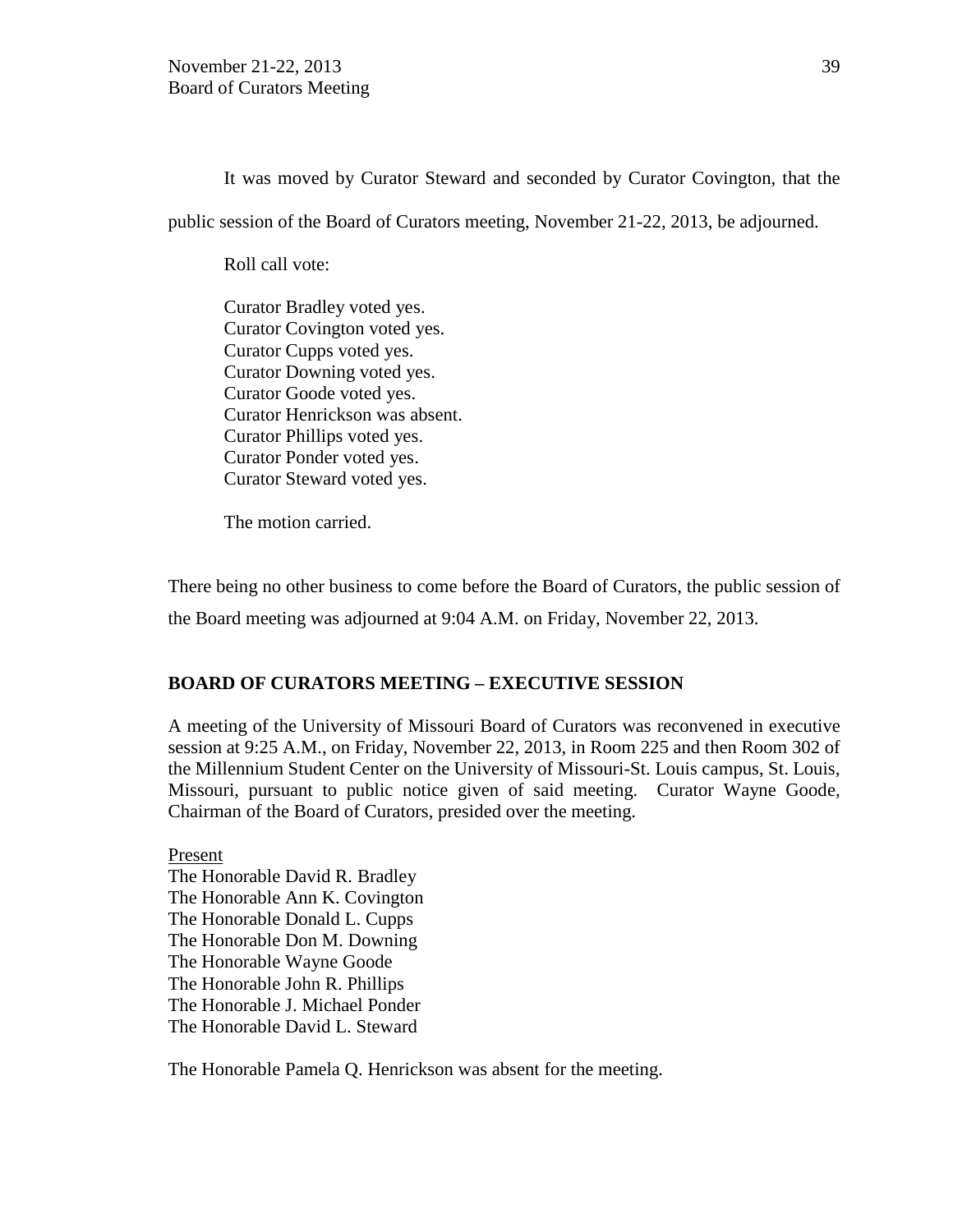Also Present Mr. Timothy M. Wolfe, President Mr. Phillip J. Hoskins, Acting General Counsel Ms. Cindy Harmon, Secretary of the Board of Curators Miss Amy G. Johnson, Student Representative to the Board of Curators Mr. Stephen J. Owens, Interim Chancellor, University of Missouri

#### **General Business**

Vice President Rodriguez joined the meeting.

The Board of Curators met and interviewed the President's recommendation for Chancellor of the University of Missouri.

# Appointment of Richard Bowen Loftin, Ph.D. as Chancellor of the University of Missouri, Columbia, Missouri – presented by President Wolfe

It was recommended by President Wolfe, moved by Curator Steward and seconded by Curator Cupps, that the appointment of Richard Bowen Loftin, Ph.D. as Chancellor of the University of Missouri-Columbia campus be approved contingent upon successful negotiation of the terms and conditions of such appointment by President Wolfe and subject to approval of the terms and conditions of such appointment by the Executive Committee of the Board of Curators in accordance with the authority of the Executive Committee, as provided in Section 10.030C.4 of the Collected Rules and Regulations (CRR); provided, however, that the Board hereby agrees to suspend, pursuant to the provisions of Section 10.030H.1 of the CRR, its right under the provisions of Section 10.030C.4 of the CRR to ratify, approve or modify the action of the Executive Committee in approving the terms and conditions of such appointment.

Roll call vote of Board of Curators:

Curator Bradley was absent for vote. Curator Covington voted yes. Curator Cupps voted yes. Curator Downing voted yes. Curator Goode voted yes.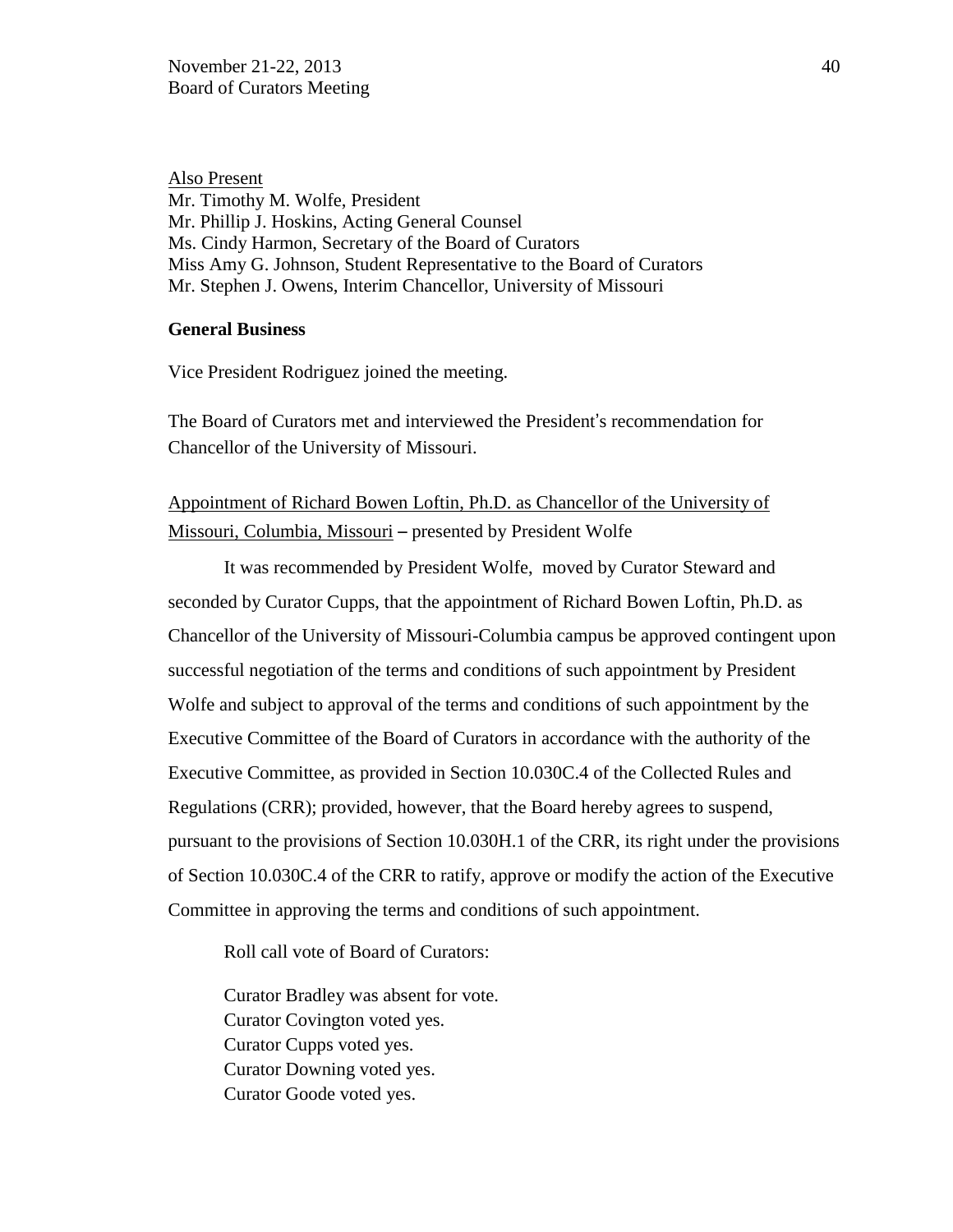Curator Henrickson was absent. Curator Phillips voted yes. Curator Ponder voted yes. Curator Steward voted yes.

The motion carried.

#### **Compensation and Human Resources Committee – Executive Session**

Discussion of contract and personnel issues led by Chairman Cupps.

Vice President Rodriguez excused herself from the meeting.

## **General Business**

University President's Report to the Board of Curators on contracts and personnel – presented by President Wolfe.

General Counsel's Report and Legal Advice – presented by Acting General Counsel Hoskins.

Litigation Report – presented by Acting General Counsel Hoskins. (report on file in the General Counsel's office)

It was moved by Curator Phillips and seconded by Curator Ponder, that the meeting

of the Board of Curators, November 21-22, 2013, be adjourned.

Roll call vote:

- Curator Bradley was absent for vote.
- Curator Covington voted yes.
- Curator Cupps voted yes.
- Curator Downing voted yes.
- Curator Goode voted yes.
- Curator Henrickson was absent.
- Curator Phillips voted yes.
- Curator Ponder voted yes.
- Curator Steward voted yes.